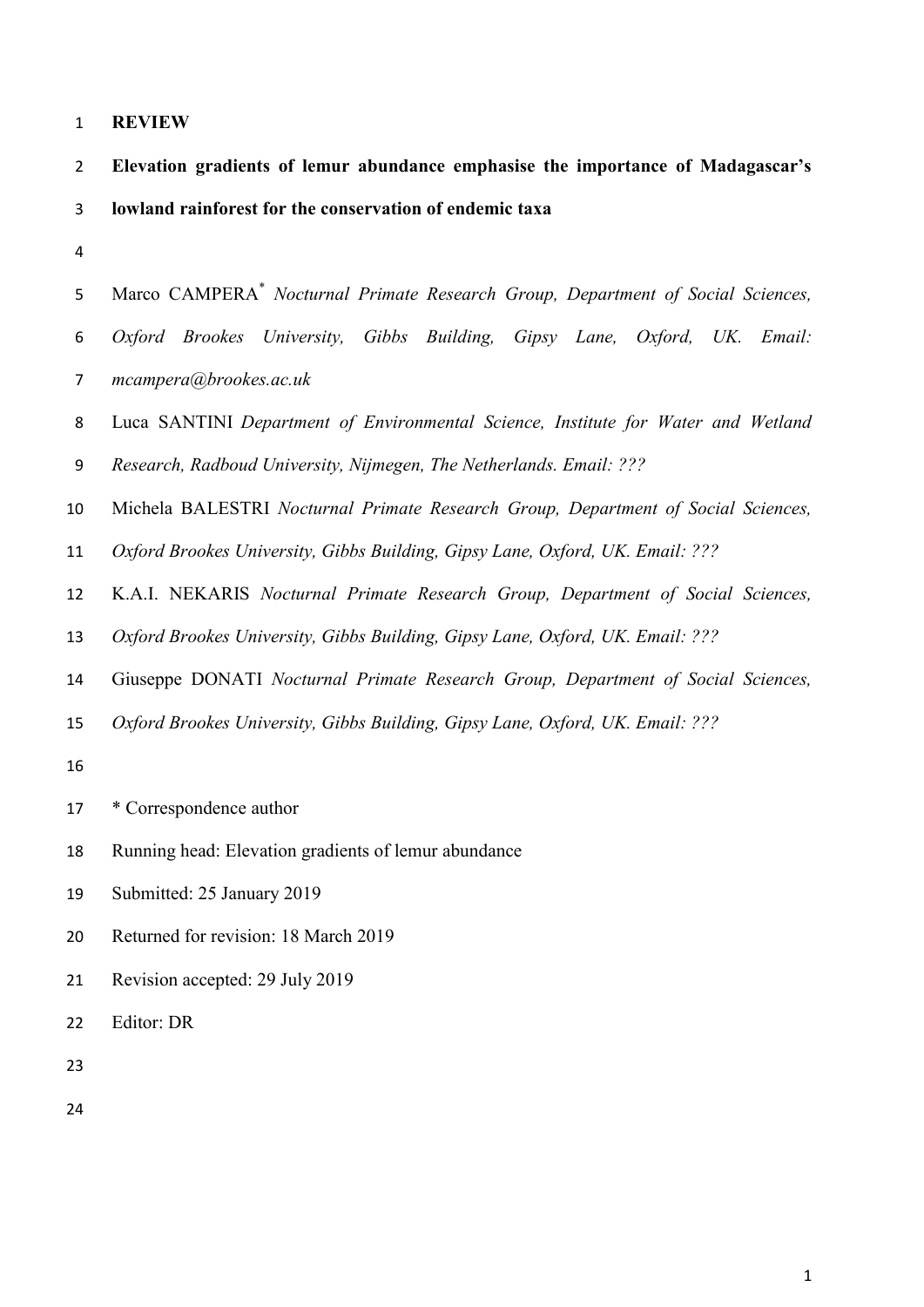# **ABSTRACT**

 1. Elevation gradients correlate with changes in several environmental conditions and are known to influence animal abundance. Animals in regions with a naturally limited extent of lowland rainforest are expected to have evolved adaptations to intermediate elevations that provided a stable environment during their evolution.

 2. Since the lowland rainforest of Madagascar has a limited extent and suffers from increasing anthropogenic pressure, it is essential to understand how well species tolerate intermediate and high elevations. In this study, we aim to quantify the relationship between lemur abundance and elevation in the eastern rainforest of Madagascar.

 3. We correlated abundance data on 26 lemur species (10 genera), including 492 records from 26 studies, with elevation. We analysed the consistency of correlations across species with a meta-analytical approach. We assessed the relationship between species' body mass and elevational gradients of abundance, and controlled for species' elevational range and median elevation. We then ran generalised linear mixed models to determine whether encounter rates were influenced by elevation, body mass, plant productivity, and anthropogenic disturbance.

 4. Overall, the abundance of lemur species in Malagasy rainforests was negatively correlated with elevation, and species occupying broader elevational ranges showed stronger correlations. Body mass did not influence species' tolerance of high elevations. Even though several lemur species showed tolerance to the elevation gradient, the few remaining large patches of lowland rainforests host lemur species at greater abundances than other sites. Abundance across species was negatively related to body mass, elevation and seasonality in plant productivity, and positively related to plant productivity and anthropogenic disturbance. 5. Despite the ecological flexibility of many lemur species, the largest remnant patches of lowland rainforests host the highest levels of lemur abundance and are key to lemur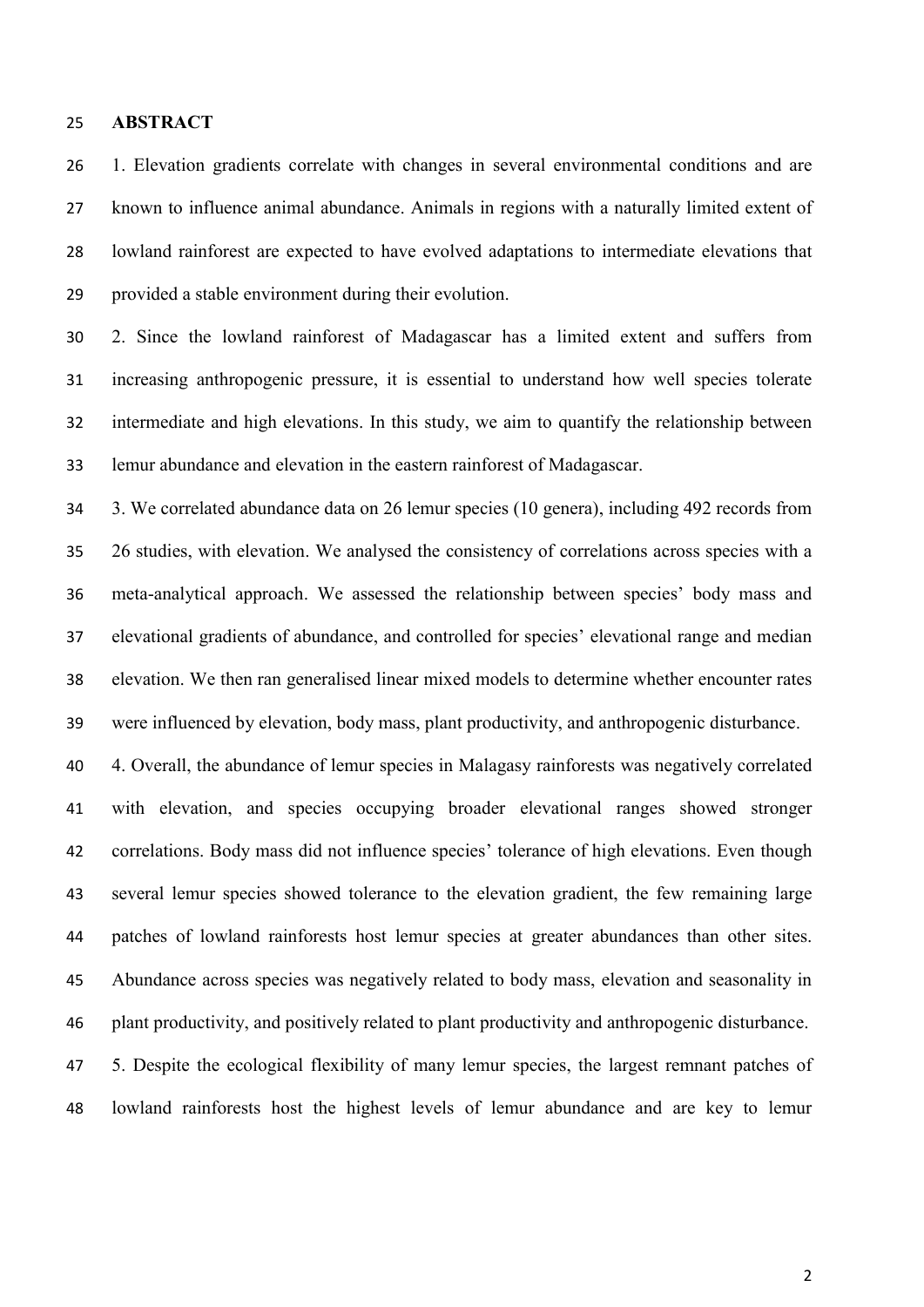conservation. It is crucial to preserve this priority habitat both for biodiversity conservation and for our understanding of lemur adaptations.

**Keywords:** altitude, lowland rainforest, Madagascar, meta**-**analysis, primate

# **INTRODUCTION**

 The study of elevation gradients in relation to biodiversity patterns has received renewed interest in ecology, biogeography, and climate change research (Lomolino 2001, Körner 2007, McCain 2007, Malhi et al. 2010). High-elevation tropical ecosystems are of particular interest, since they may have represented essential refugia during drier periods in the tropics (Wilmé et al. 2006, Colwell et al. 2008, Malhi et al. 2010). Studying the effects of elevational gradients on animal distribution and populations can unveil species' niche tolerance and help us to understand their abilities to cope with environmental changes (Körner 2007). Many studies have been focused on species' diversity patterns along elevational gradients (e.g. Brown 2001, Heaney 2001, Lomolino 2001, Rahbek 2005, McCain 2007), while only few comparative studies have explored patterns of abundance in relation to elevation (e.g. Silva et al. 2001, Bateman et al. 2010). This relationship needs further investigation, since abundance is related to extinction risk, and understanding geographic patterns of animal abundance is key to informing conservation strategies (Brown et al. 1995, Sanderson 2006). Patterns of abundance are mainly the result of interactions between species' biological traits (e.g. those related to energetics), intra- and inter-specific interactions (e.g. territoriality and competition, respectively), environmental factors (e.g. resource availability and weather), and anthropogenic disturbance (Silva et al. 1997, Lomolino 2001, Benítez-López et al. 2017, Novosolov et al. 2017, Santini et al. 2018). Among species-specific characteristics, body mass and diet have been identified as major drivers of abundance in terrestrial vertebrates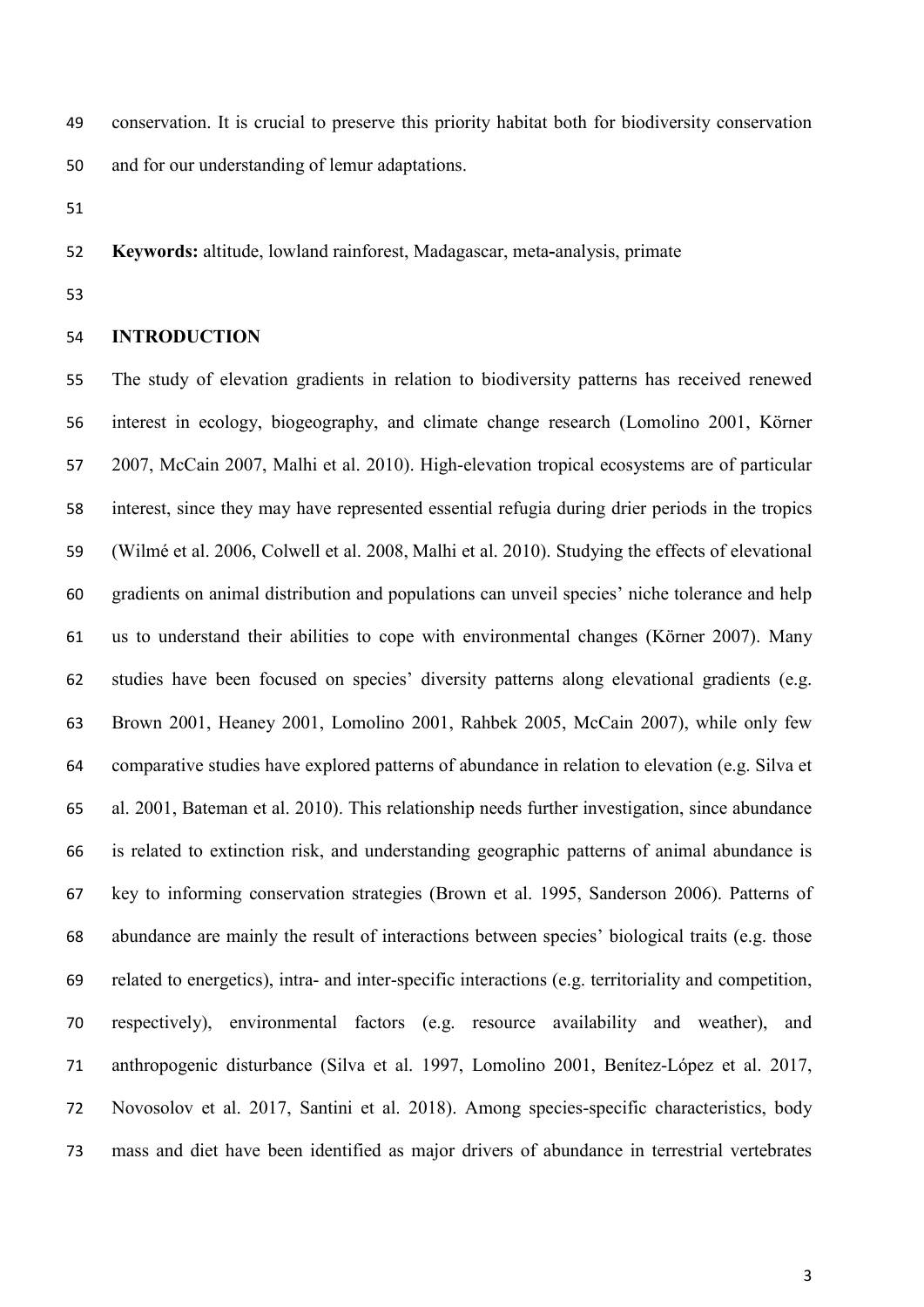(Silva et al. 1997, Santini et al. 2018), with large species and those at higher trophic levels living at lower abundance due to their higher energetic requirements and lower resource availability (Blackburn et al. 1993, Silva et al. 1997, Santini et al. 2018).

 High elevation habitats tend to be more isolated than low elevations, and therefore generally suffer lower anthropogenic disturbance (Lomolino 2001). Furthermore, several environmental conditions are associated with elevational gradients (Brown 2001, Lomolino 2001, Körner, 2007, McCain 2007). Ambient temperature, atmospheric pressure and partial pressure of biologically important gases (e.g. oxygen and carbon dioxide) gradually decrease with an increase in elevation (Brown 2001, Körner 2007). Other environmental conditions, such as precipitation and plant productivity, do not follow a specific elevation trend but vary in different regions (Brown 2001, Körner 2007). In the tropics, optimal conditions for plant productivity and precipitation generally reach their maximum at intermediate elevations (around 800-1000 m above sea level - a.s.l.; Körner 2007, Propastin 2011, but the elevation varies among regions, e.g. it is 1500 m a.s.l. in the Philippines; Heaney 2001). Therefore, tropical species are usually expected to reach their peak abundance at intermediate elevations (Lomolino 2001).

 Madagascar is a major hotspot of biodiversity and endemic species (Myers et al. 2000), many of which are now threatened with extinction (Schwitzer et al. 2014). Around 50% of Madagascar's eastern rainforests have been lost since the 1950s. Deforestation has increased rapidly in recent decades (Vieilledent et al. 2018), and lowland rainforests are particularly affected (Scales 2014). The lowland rainforest has a naturally limited extent in Madagascar since large portions of the eastern floodplains drifted away as a consequence of the break-up of the Indo-Madagascar subcontinent between 90 and 80 million years ago (Krause 2003, Wells 2003). Thus, lemurs have been hypothesised to have evolved adaptations to cope with intermediate elevations that represented a more stable environment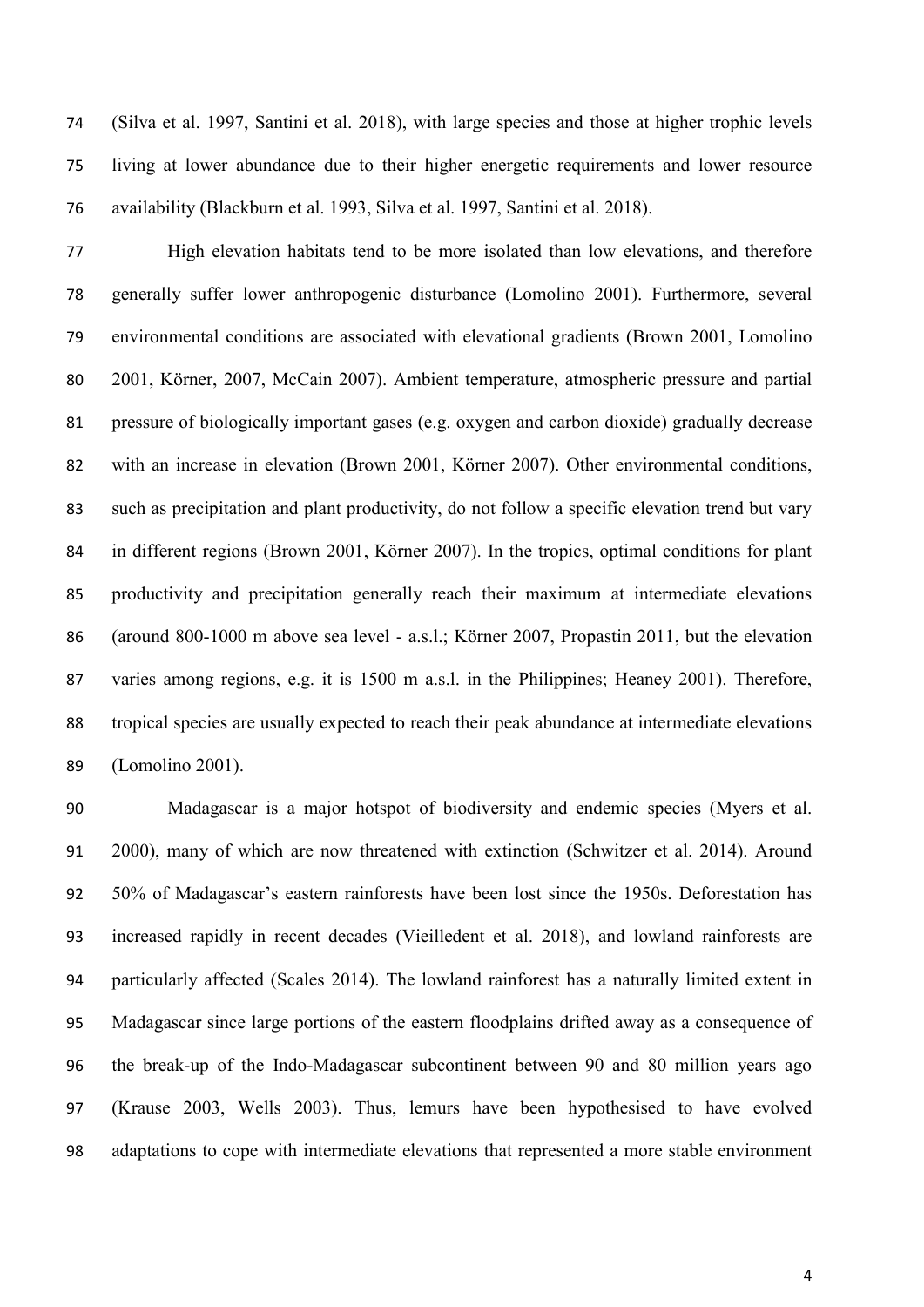and a larger expanse of forest than lowland rainforests during the Pleistocene (Messmer et al. 2000, Goodman & Ganzhorn 2004). In support of this hypothesis, the average intermediate elevation point for lemur species diversity (around 900 m a.s.l.) is higher than that for primates outside Madagascar (around 400 m a.s.l.; Goodman & Ganzhorn 2004, Lehman 2014). The large data set accumulated over the last decade on lemur abundance and distribution at rainforest sites and the easy access to contextual ecological data offer the opportunity to explore this hypothesis with more robust analyses. The eastern rainforest in Madagascar occupies a continuum from low to high elevations, and several lemur species occur over the entire elevational range while others are restricted to narrow geographic ranges (Goodman & Ganzhorn 2004, Wilmé et al. 2006). Considering the reduced area of lowland rainforest left on the island (Schwitzer et al. 2014), identifying the lemur species that have high abundance in lowland rainforest is imperative both for their conservation and for our understanding of their adaptations.

 In this study, we aimed to quantify responses of lemur abundance to elevational gradients in the eastern rainforests of Madagascar. We considered different threats and constraints to make our predictions: surface effect and plant productivity for intermediate elevations, metabolic effects for small lemur species, and human impact for large lemur species. Considering that the optimal conditions for plant productivity usually occur at intermediate elevations in the tropics and lemur diversity is known to be higher at intermediate elevations, we hypothesised that the maxima of population abundance for most lemur species also occur at intermediate elevations (600-1200 m a.s.l.; Lehman 2014). We also hypothesised that small lemur species would show their maxima of abundance in lowland rainforests, since the ratio between energy expenditure and nutrient intake is disadvantageous for them at high elevations due to the increased costs of thermoregulation and locomotion in cool and harsh habitats (Caldecott 1980). Conversely, larger species,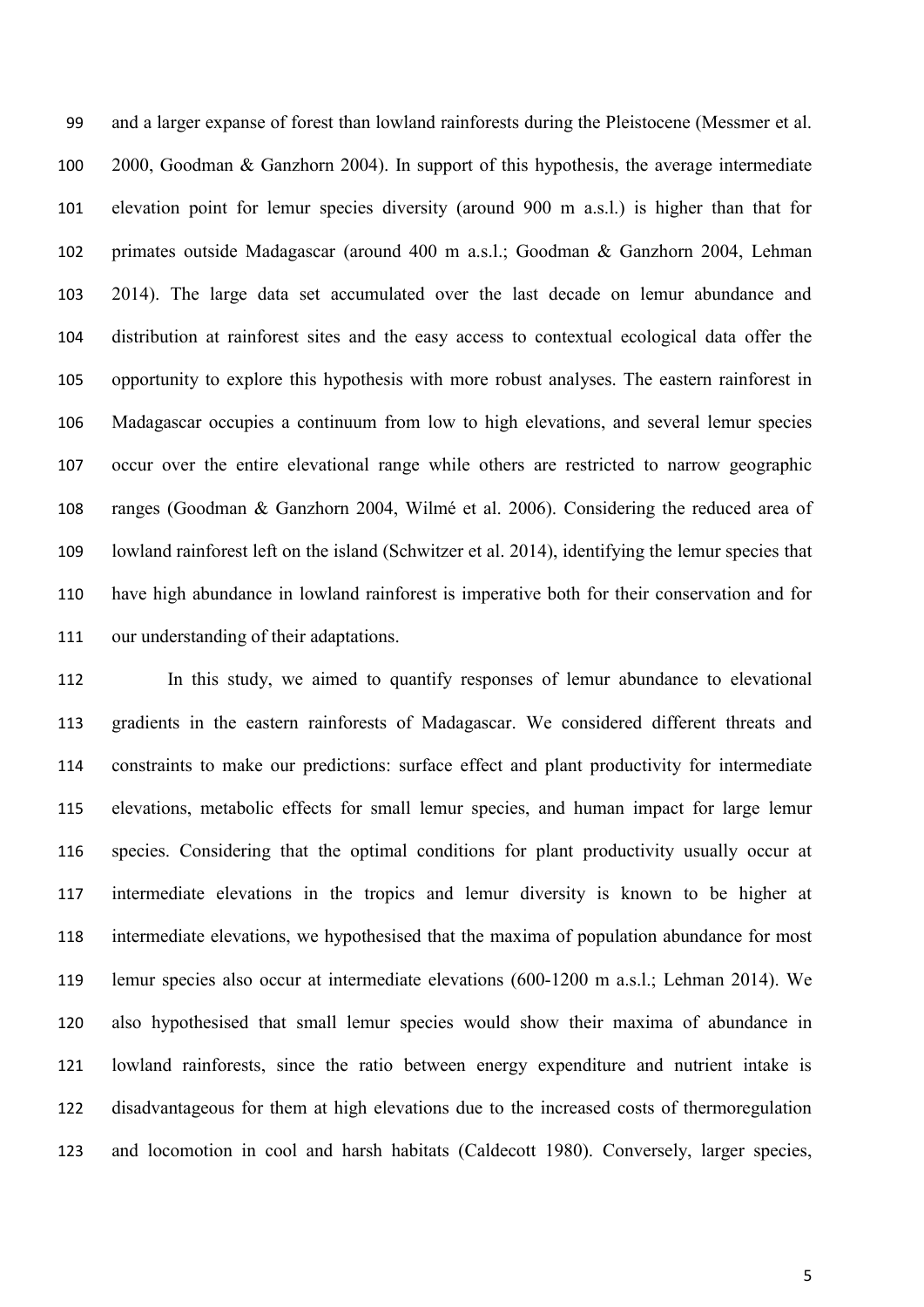generally more threatened by anthropogenic activities, may show their maxima of abundance at high elevations which are less accessible to humans (Lomolino 2001, Körner 2007).

 To test these hypotheses, we determined the effect sizes of the correlation coefficients between species encounter rates (a proxy of abundance) and elevation. This determination was achieved via a meta-analysis to identify the overall effect across all species and genera, and how these relationships are influenced by body mass. To investigate in more depth whether the species reached a peak of abundance at intermediate elevations, and test the influence of body mass, plant productivity and its seasonality, and anthropogenic disturbance, we also ran a linear model with both linear and quadratic terms. Specifically, we predicted:

 1) No monotonic relationship between abundance and elevation for the lemur species that occur over the entire elevational range, since the best conditions for their survival are expected to be at intermediate elevations.

 2) A positive effect of body mass on the correlation coefficient between abundance and elevation, reflecting the expectation that larger species with higher volume/surface ratios cope better with low temperatures due to the increase in heat conservation.

139 3) An effect of median elevation and elevational range on the effect sizes, because the relationship between elevation and abundance can be influenced by the elevational distribution of the species. In particular, species occupying broader elevational ranges were expected to show a weaker relationship between elevation and abundance than species showing limited elevational variation.

 4) A positive influence of plant productivity; a negative influence of body mass, seasonality in plant productivity, and anthropogenic disturbance.

#### **METHODS**

**Data collection**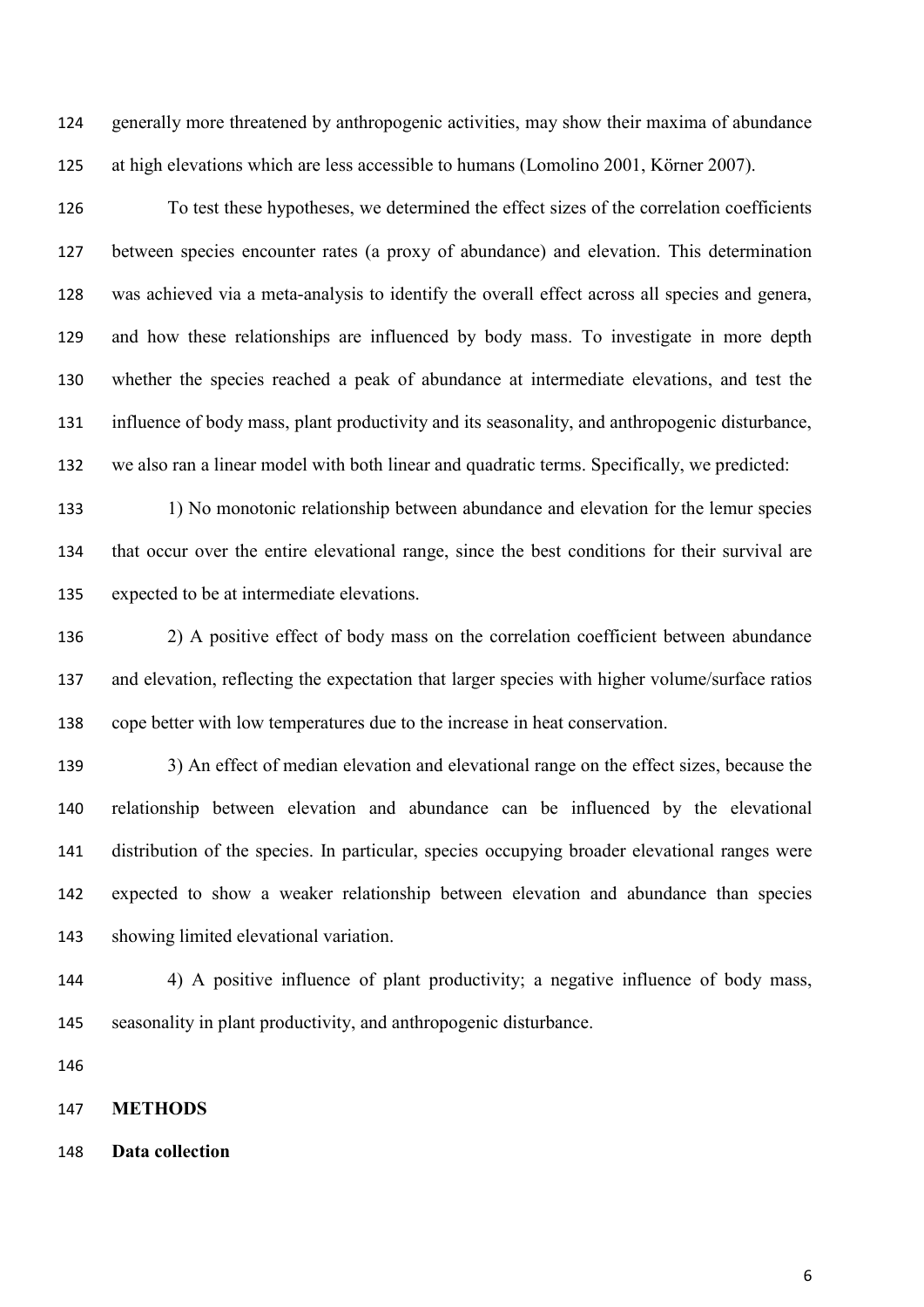We collected population abundance estimates from the literature (including peer-reviewed and grey literature) for lemur species inhabiting the eastern rainforest of Madagascar. We excluded the littoral forests on sandy soil, since these habitats differ from rainforests (Bollen & Donati 2006). We used Google Scholar and Web of Science as search engines with the following research terms: abundance OR encounter rate OR density, AND lemur OR primate AND Madagascar, AND rainforest. We then excluded rainforest from the search in case any publications on lemur abundance in rainforests had been missed. We then inspected the papers and retained those that contained relevant data. We also searched other sources such as dissertations, book chapters, the International Union for Conservation of Nature's Species Survival Commission Primate Specialist Group newsletter (Lemur News), and the Fieldiana Zoology series (that included a large dataset on lemur encounter rates at different elevations).

 We included a total of 26 publications in the meta-analysis. We used encounter rates (observed individuals per transect length) and not density estimates (estimated individuals per area) for analysis, since the former were more frequent in the literature. We excluded *Daubentonia madagascariensis* from the analysis since this lemur is very difficult to detect with line transects, and encounter rates are likely to be underestimated. Using the geographic coordinates of the 26 studies, we extracted average values for the Normalised Difference Vegetation Index (NDVI; proxy of plant productivity), the seasonality in plant productivity (NDVIsd), and the Human Influence Index (HII; proxy of anthropogenic disturbance; Venter et al. 2016). NDVI variables were calculated starting from monthly layers between 1990 and 2015 with a resolution of 0.1 degree (~11 km) downloaded from [https://neo.sci.gsfc.nasa.gov/.](https://neo.sci.gsfc.nasa.gov/) HII is a composite variable with a resolution of 30 arc-seconds (~1km) that integrates human population density, human land use and infrastructure, and human access.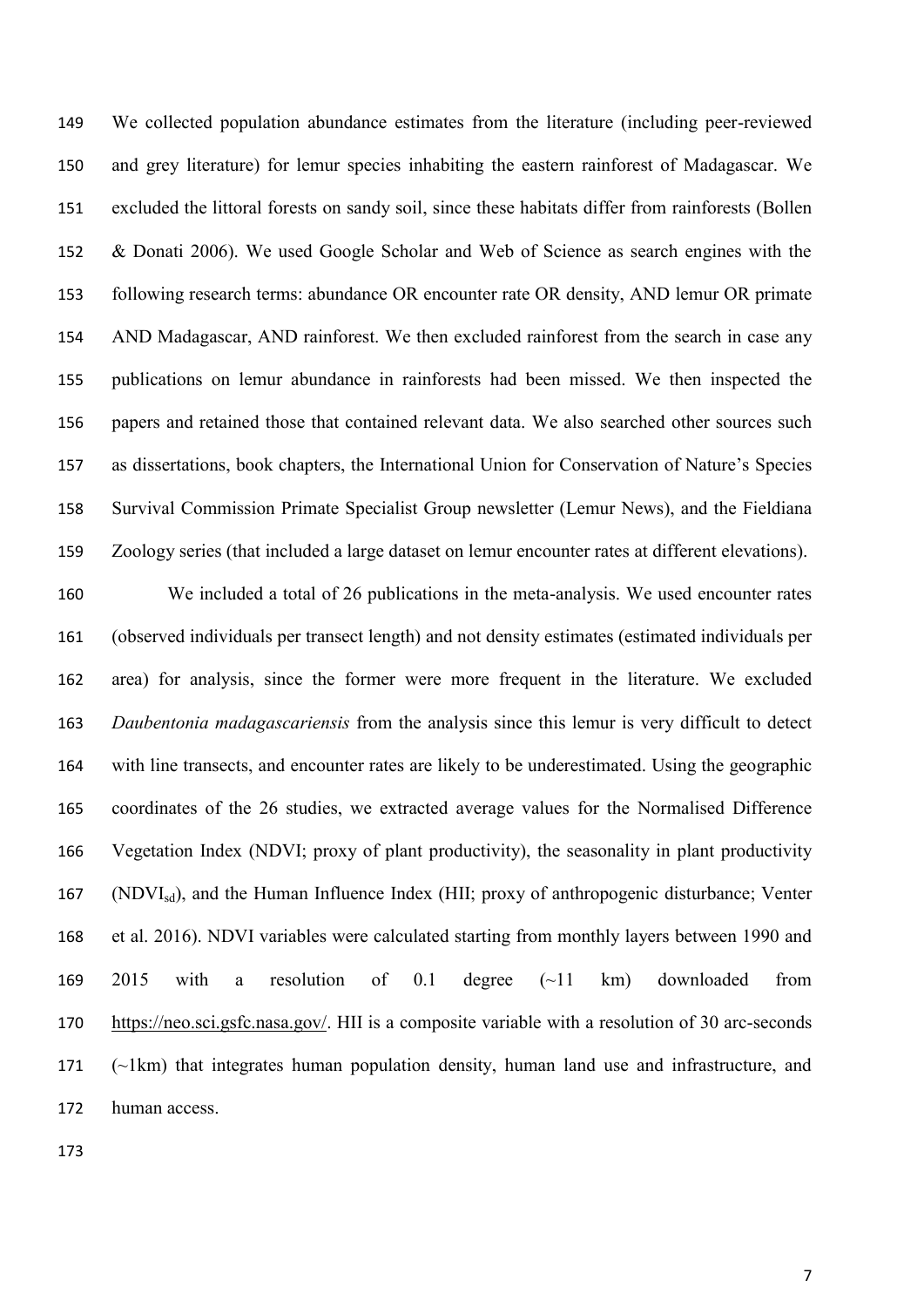### **Data analysis**

 We estimated the relationship between encounter rate and elevation for each lemur species using Spearman rank correlations. We transformed correlation coefficients to Fisher's z scores using the correlation sample size to obtain the effect size *z* [1] and variance *Vz* [2] for each correlation:

$$
z = 0.5 \times \ln\left(\frac{1+r}{1-r}\right) \quad [1]
$$

$$
180 \\
$$

180 
$$
Vz = \frac{1}{n-3}
$$
 [2]

 where *r* is the correlation coefficient and *n* is the sample size. To estimate the overall trend and agreement across species, we performed a meta-analysis on the *z* scores and their variance (Borenstein et al. 2009). Correlations with n < 5 were excluded from the analysis as they do not allow the estimation of variance. We ran a mixed-effect meta-analysis on the transformed effect size values and the associated variance to calculate a summary effect size, where species were treated as random effects. We tested the residual heterogeneity using the Q-statistic, where a significant Q test indicates that a significant amount of variability exists between the effect sizes. Then, to estimate the summary effect size per genus, we repeated the same meta-analysis including genera as fixed effects and removing the model's intercept (Schwarzer et al. 2015). We tested the difference between genera with the Tukey test. Finally, to test whether species body mass, the elevational range, and the median elevation affected the relationship between abundance and elevation, we used these three variables as moderators (covariates) in three meta-regressions. Body masses for all species in our dataset were collected from MADA (the Malagasy animal trait data archive) and were log10- transformed for the meta-regression (Razafindratsima et al. 2018). We tested the overall effect of fixed effects and moderators using the omnibus test. A significant omnibus test indicated that fixed effects and moderators contributed to explaining a significant part of the residual variance in the effect sizes. We used an alpha level of 0.05 to test significance. We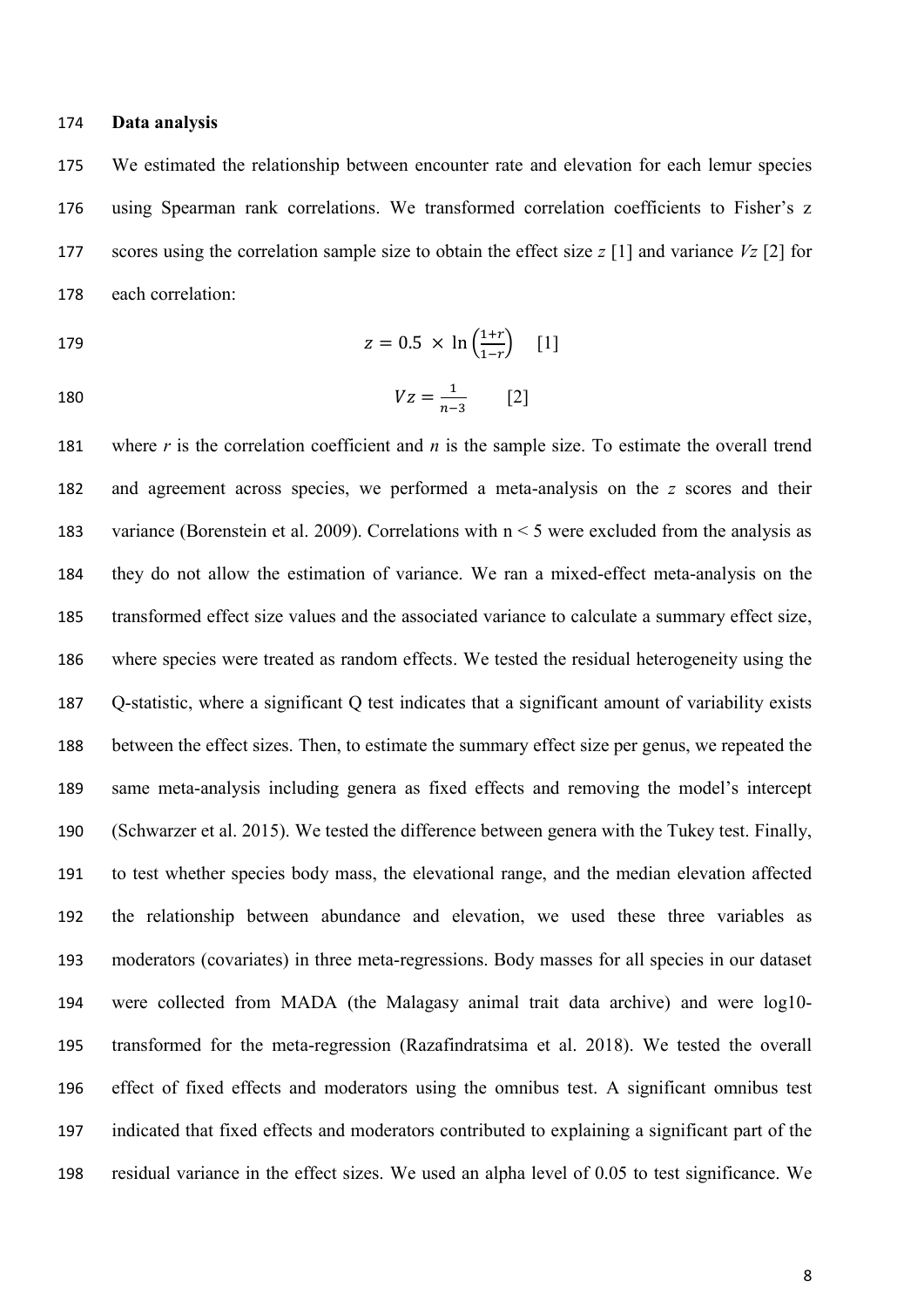also tested for phylogenetic signal in the residuals of the meta-analysis using Pagel's Lambda test (Freckleton et al. 2002) and the phylogeny from Herrera and Davalos (2016), and we did 201 not find an effect (Lambda=6.611e<sup>-05</sup>; p=1.000). The analysis was done using the 'metafor' package (Viechtbauer 2010) in R v. 3. 3.2 (R Core Team 2016).

 To test whether lemur abundance and elevation had a quadratic relationship, we ran a Generalised Linear Mixed Model with a Poisson family. Firstly, we multiplied each encounter rate with the transect length to obtain the observation counts as response variable, 206 and then we used transect length  $(log_{10})$  as an offset in the analysis (Benítez-López et al. 207 2017). We included body mass ( $log_{10}$ ), elevation ( $log_{10}$ ), and NDVI, NDVI<sub>sd</sub>, and HII ( $log_{10}$ ) as fixed effects in the model, using both linear and quadratic effects. We used nested random effects with Family, Genus and Species levels to allow for different intercepts due to taxonomic-specific encounter rates. We then ran a full model selection and selected the best model based on the Akaike information criterion (Appendix S1). We tested for phylogenetic signal in the residuals of the model using Pagel's Lambda and found no significant effect (Lambda=0.280; p=0.214). Since the model including HII detected an effect that seemed likely to be spurious, we ran a second model without HII and considered this model for spatial predictions. As in the first model, we did not find a phylogenetic signal in this second 216 model (Lambda=0.295; p=0.131). We predicted from the model only within a buffer of 0.5 degrees from our observations and using the digital elevation model in Robinson et al. (2014).

#### **RESULTS**

 In total, we included 492 abundance data-points from 26 lemur species (10 genera) distributed throughout the extent of Madagascar's eastern rainforest in the meta-analysis (Appendix S2, Figure 1, Table 1). Overall, the abundance of lemur species in rainforests was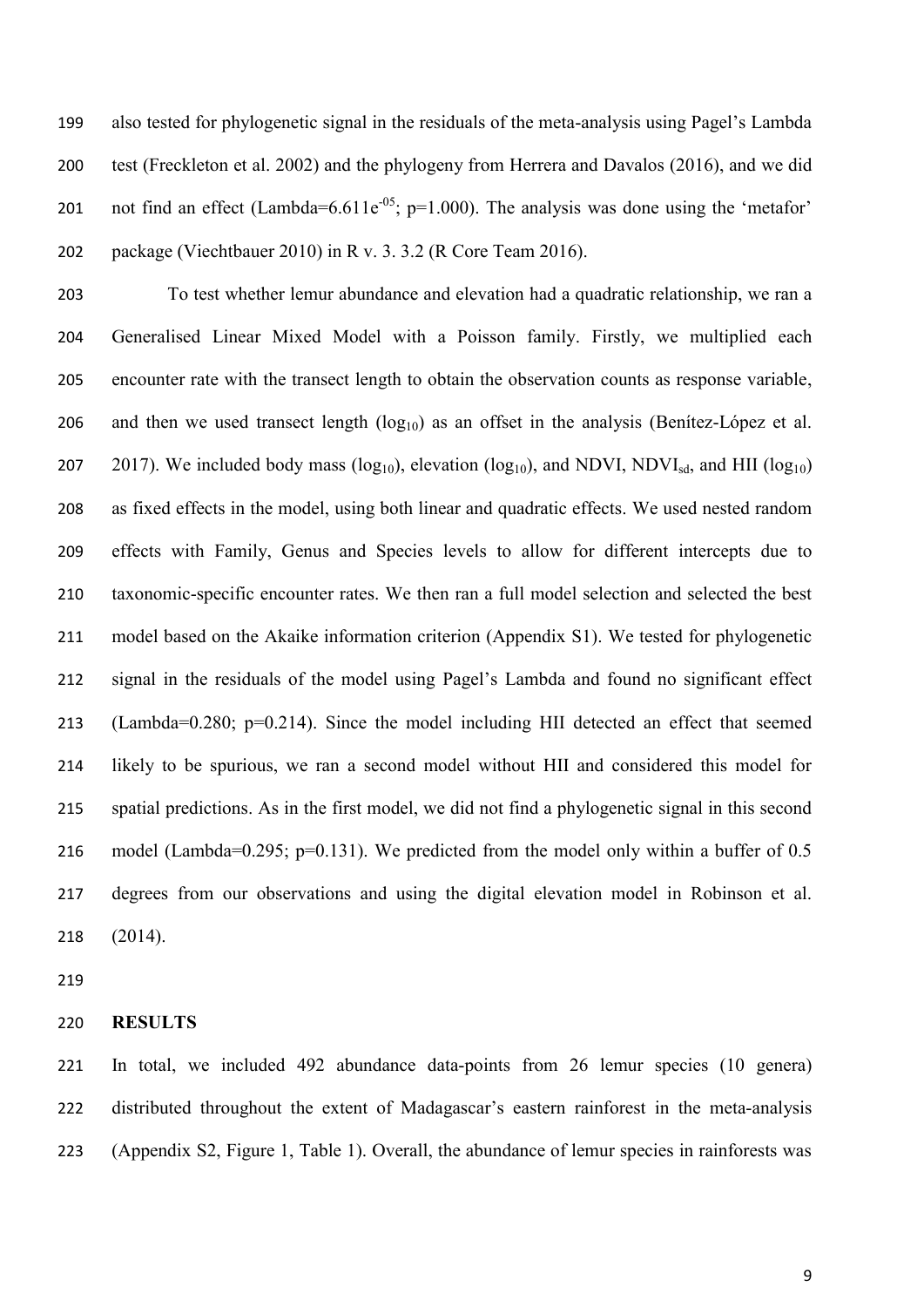negatively correlated with elevation, but a significant amount of residual heterogeneity existed between effect sizes, indicating a substantial variability between species (Figure 2, Table 2). Only a limited number of species showed significant correlation coefficients (Figure 2) and peaks of abundance at low elevations (Appendix S3). For the species *Avahi meridionalis*, *Avahi laniger*, *Eulemur albifrons*, *Eulemur collaris*, *Lepilemur fleuretae*, and *Microcebus tanosi* a significant negative correlation existed between abundance and elevation, while for *Lepilemur microdon* and *Propithecus candidus* there was a significant positive correlation (Figure 2). The meta-analysis using genera as fixed effects did not detect any significant correlation coefficients between abundance and elevation (Figure 3, Table 2). Similarly, the Tukey post-hoc test did not detect any significant difference between correlation coefficients per genus (Appendix S4). We found that species' body sizes were not significantly related to the correlation coefficients obtained via the meta-analysis (Appendix S5, Table 2). The correlation coefficients between lemur abundance and elevation were negatively related to the species' elevational range (Appendix S5, Table 2) and positively related to the species' median elevation (Appendix S5, Table 2).

 The selected mixed effect model estimating the trend across species also showed a negative relationship between lemur encounter rates and elevation (Appendix S6, Figure 4). Furthermore, encounter rates were negatively related to species' body mass, positively related 242 to NDVI and negatively related to  $NDVI_{sd}$  (Appendix S7). When HII was included in the model, the relationship between lemur abundance and the other variables in the model remained the same, and HII was positively related to lemur abundance (Figure 4). We only report the spatial predictions for the model without HII, since the predictions based on the model with HII are likely to reflect a spurious effect (Appendix S8). The model predicted the highest lemur abundances to occur in the lowland rainforests of Makira-Masoala, Tsitongambarika, and in forest fragments at intermediate latitudes (Figure 5). We also tested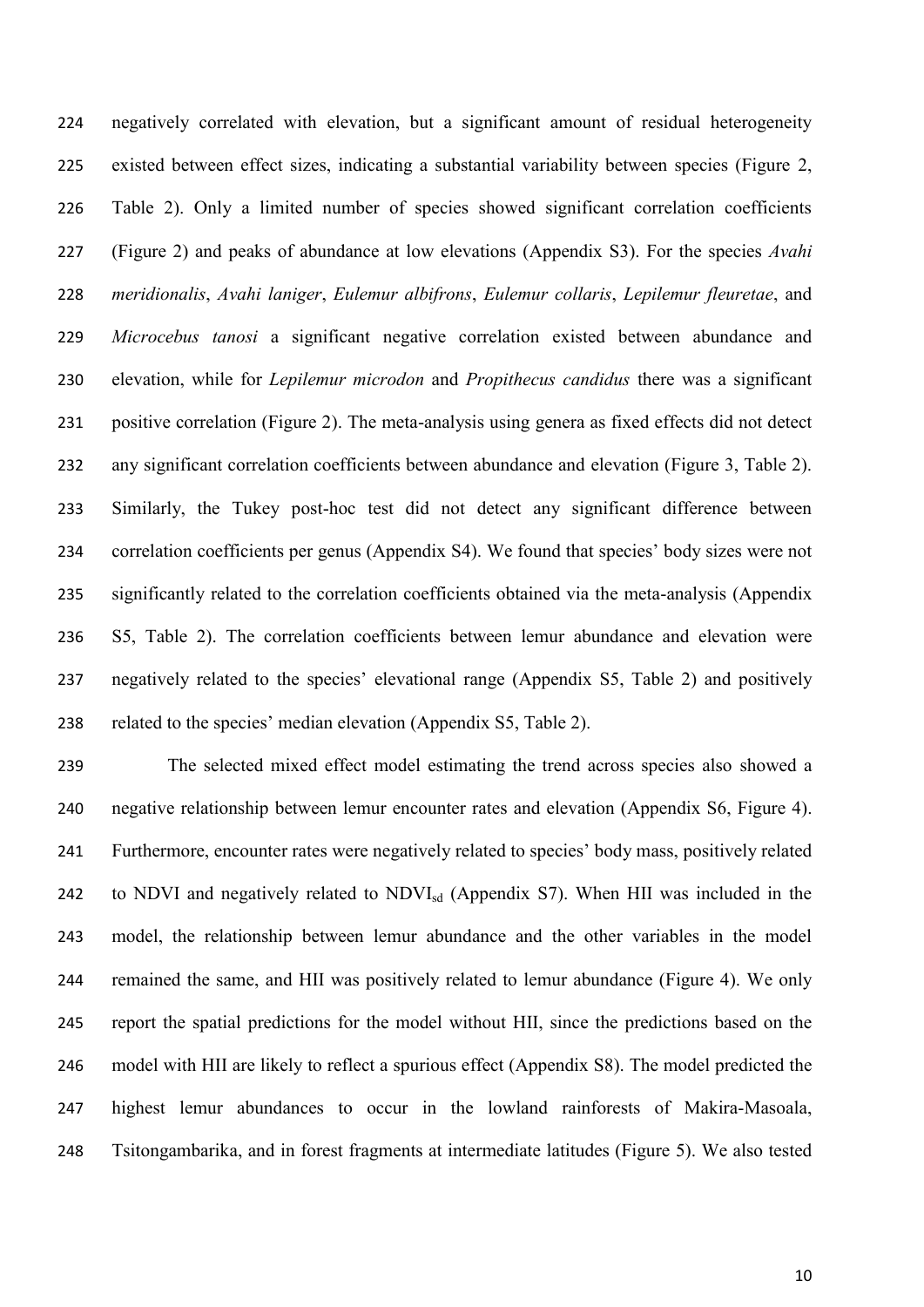the relationship between elevation and NDVI; it is described by a loess curve that peaks at low elevation (Appendix S9).

# **DISCUSSION**

 Elevation was significantly related to the abundance of lemurs. Within species, encounter rates were negatively correlated with elevation, and the average encounter rate for all species also decreased with increasing elevation. While we expected lemurs to reach their maxima of abundance at intermediate elevations, lowland rainforests appear to host higher lemur abundance than habitats at intermediate elevations. Our prediction was based on the observation that plant production should reach its maximum at intermediate elevation, where optimal values of mean temperature, around 20°C, and annual global radiation, around 6800 260 MJ/m<sup>2</sup>, are expected in rainforests (White et al. 2000, Propastin 2011). Given the latitudinal extent of the eastern rainforest of Madagascar (from 14°10' to 24°57' S), the elevations at which conditions are optimal for plant productivity are likely to show large variation. An 263 average temperature of 20<sup>o</sup>C can be found, for example, at an elevation of around 600 m a.s.l. in the Andohahela National Park (24°-25° S), and at around 950 m a.s.l. in the Marojejy 265 National Park (14°-15° S; Karger et al. 2017a, b). In fact, plant productivity in our dataset is higher at low elevations (Appendix S9) and this figure is in accordance with the finding that the highest lemur abundance is found in lowland rainforests.

 Our results indicate that the remnant lowland rainforests that have a low habitat disturbance host lemur species at higher abundances than other sites. For example, most of the lemur species (*Avahi meridionalis*, *Eulemur collaris*, *Lepilemur fleuretae*, and *Microcebus tanosi*) inhabiting one of the largest areas of lowland rainforest, the Tsitongambarika Protected Area in south-eastern Madagascar, showed higher abundances at low elevations. The other species that showed higher abundance at low elevations, *Eulemur*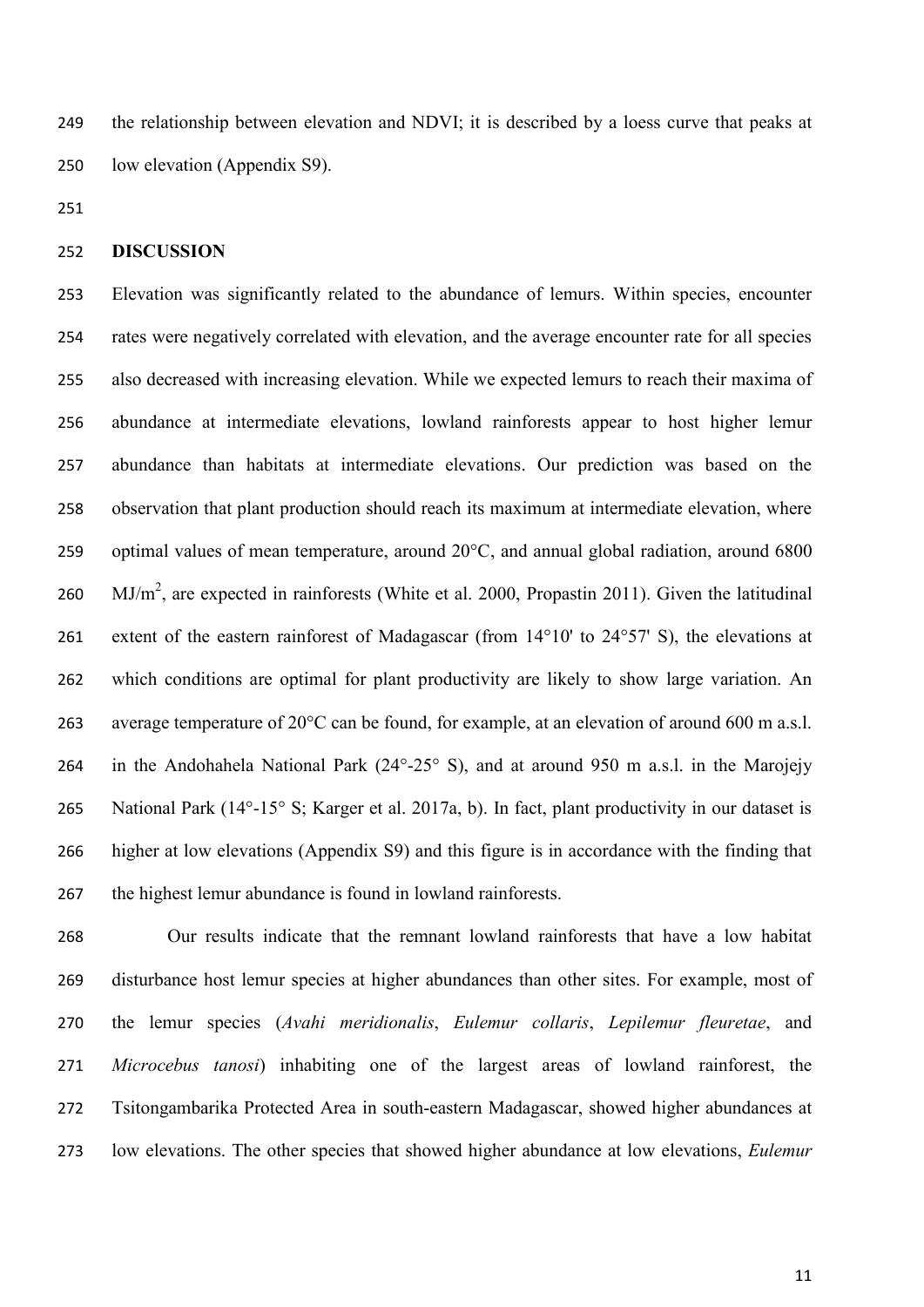*albifrons*, also inhabits a large area of undisturbed lowland rainforests in north-eastern Madagascar, the Makira Protected Area. This species of *Eulemur* is also present at high densities in the other large area of lowland rainforest in Madagascar, the Masoala National 277 Park (148 individuals/km<sup>2</sup>; Sterling & Rakotoarison 1998). Among nocturnal species, Avahi *laniger* reached peak abundance in the lowland rainforest fragments of Antsahanadraitry, located at intermediate latitudes, and at Manompana, located in the north-east (Appendix S2).

 Small fragments of lowland rainforests are of great value for conservation (Turner & Corlett 1996). Our results support this, and indicate that remnant lowland rainforests with low habitat disturbance may contain abundant lemurs. Nevertheless, lemur species that have their maxima of abundance in lowland rainforests may be particularly vulnerable to habitat 284 degradation, since they are adapted to more stable ecological conditions (Green & Sussman 1990, Turner 1996, Myers et al. 2000, Gibson et al. 2011). For example, Sharma et al. (2014) found that primate specialists of lowland rainforests are reduced in abundance or extirpated in small fragments, while generalist species are more abundant there as a consequence of their ability to adapt to different environments. However, the tolerance of species to human disturbance may, in fact, vary considerably (Ewers & Didham 2006). Several lemur species are known to tolerate some levels of habitat degradation via shifts in activity patterns and dietary choices (Irwin et al. 2010, Donati et al. 2016, Sato et al. 2016). This tolerance may explain why we found a positive relationship between abundance and HII. Also, low levels of habitat disturbance may provide benefits, such as high food availability and higher food nutritional content (Ganzhorn 1995). Some species actually benefit from modified habitats, as previously reported in lemurs (e.g. Herrera et al. 2011, Eppley et al. 2017), in other primates (e.g. Zarate et al. 2014, Nekaris et al. 2017), and in animal species in general (Bhagwat et al. 2008).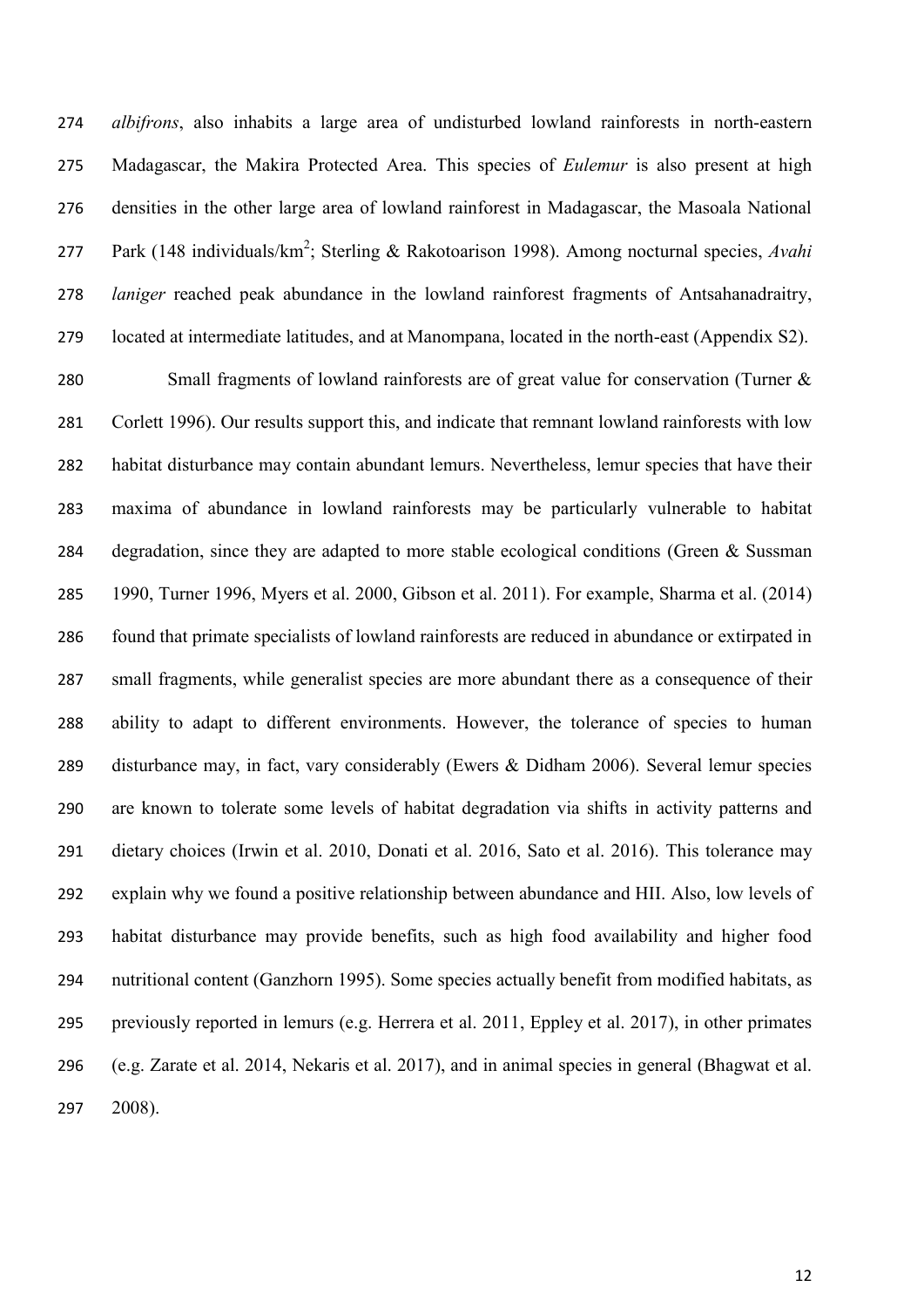Most lemur species are able to occupy the entire elevation gradient that, at least in the tropics, is strictly associated with a temperature gradient (Malhi et al. 2010) and with other environmental variables such as plant productivity. This tolerance to variation in elevation can be explained by the fact that lemurs exhibit several behavioural and physiological adaptations to cope with low temperatures and lean periods. For example, some cheirogaleids of the genera *Cheirogaleus* and *Microcebus* enter prolonged periods of torpor or hibernation during the cold, dry season when resource availability is low (Dausmann et al. 2009). These physiological responses to cold and harsh environments are exceptional in the tropics and are rarely shown in other tropical taxa (McKechnie & Mzilikazi 2011, Ruf & Geiser 2015). Larger lemur species cope with low temperatures by sun-basking (e.g. *Varecia*; Vasey 2002) or huddling in groups (*Eulemur*; Donati et al. 2011; *Hapalemur* Eppley et al. 2017). Huddling is a common strategy used by social mammals and birds to reduce energy expenditure (Gilbert et al. 2010). Other proposed adaptations to the harsh Malagasy environment include low basal metabolic rate (Wright 1999) and other flexible behaviours related to the energy minimiser strategy (Donati & Borgognini-Tarli 2006, Norscia et al. 2012, Campera et al. 2014). These adaptations allow lemurs to be more taxonomically diverse throughout a wider range of elevations than primates on other continents (Goodman & Ganzhorn 2004).

 The only lemur species that was most abundant at high elevations was *Propithecus candidus*. This finding is in line with previous studies indicating that this species can inhabit several types of high-elevation habitats, including sclerophyllous forests and low ericoid bushes (Patel 2014). *Propithecus candidus* is also known for its thick pelage that may represent an adaptation for cold climates at high elevations (Lehman et al. 2005). This species can also be found at low elevations (235 m a.s.l.) in the Makira National Park at very low densities, although abundance has not been estimated (Patel & Andrianandrasana 2008). The highest abundance of *Propithecus candidus* was recorded in the Marojejy National Park,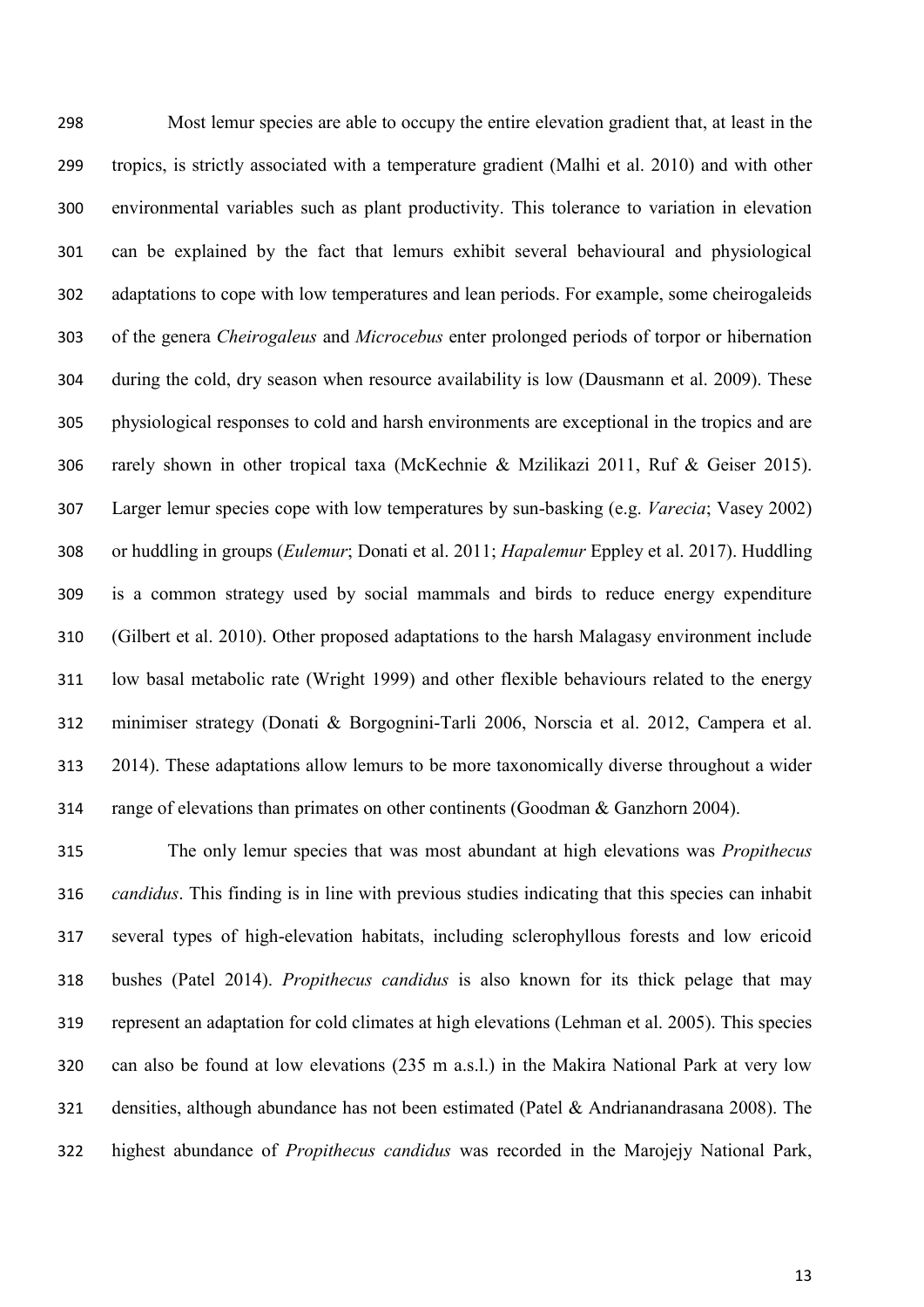which represents a priority conservation site for this Critically Endangered lemur (Patel 2014).

 We predicted a negative relationship between body mass and tolerance of high elevations, reflecting the ability of large animals to cope with cold environments (Blackburn et al. 1999). Yet, we found no significant relationship, suggesting that body mass was not an important factor explaining the elevation gradients of lemur abundance in the eastern rainforest. For example, the genus *Microcebus*, which includes the smallest lemurs in Madagascar ranging from 30 to 70 g in weight (Mittermeier et al. 2010), did not show higher abundances at low elevations. Only the abundance of *Microcebus tanosi* was significantly negatively related to elevation. The negative correlation coefficient between elevation and abundance was stronger for species present over a large elevation range, including lowland rainforests (Appendix S5). This finding contradicts our hypotheses, since the best conditions were expected at intermediate elevations (around 900 m a.s.l.) for most species. These results may be due to the fact that encounter rates were only available in two large portions of lowland rainforest, the Tsitongambarika Forest in the south-east and the Makira Forest in the north-east of Madagascar. Most of the lowland rainforests at intermediate latitudes have been 339 cleared or reduced to small fragments where lemurs have been largely extirpated (Green  $\&$  Sussman 1990, Vieilledent et al. 2018). Few remaining lowland forest fragments in central Madagascar can support populations of large lemurs (Ganzhorn et al. 2001), and even in larger fragments there has been an increase in human impacts. As a result, most of the encounter rates are from sites above 450 m a.s.l. We cannot exclude the possibility that some species have a larger elevational range not reflected by data on abundance in the literature. Nevertheless, the data considered for this analysis encompass all the elevation strata and we consider them representative for the eastern rainforest.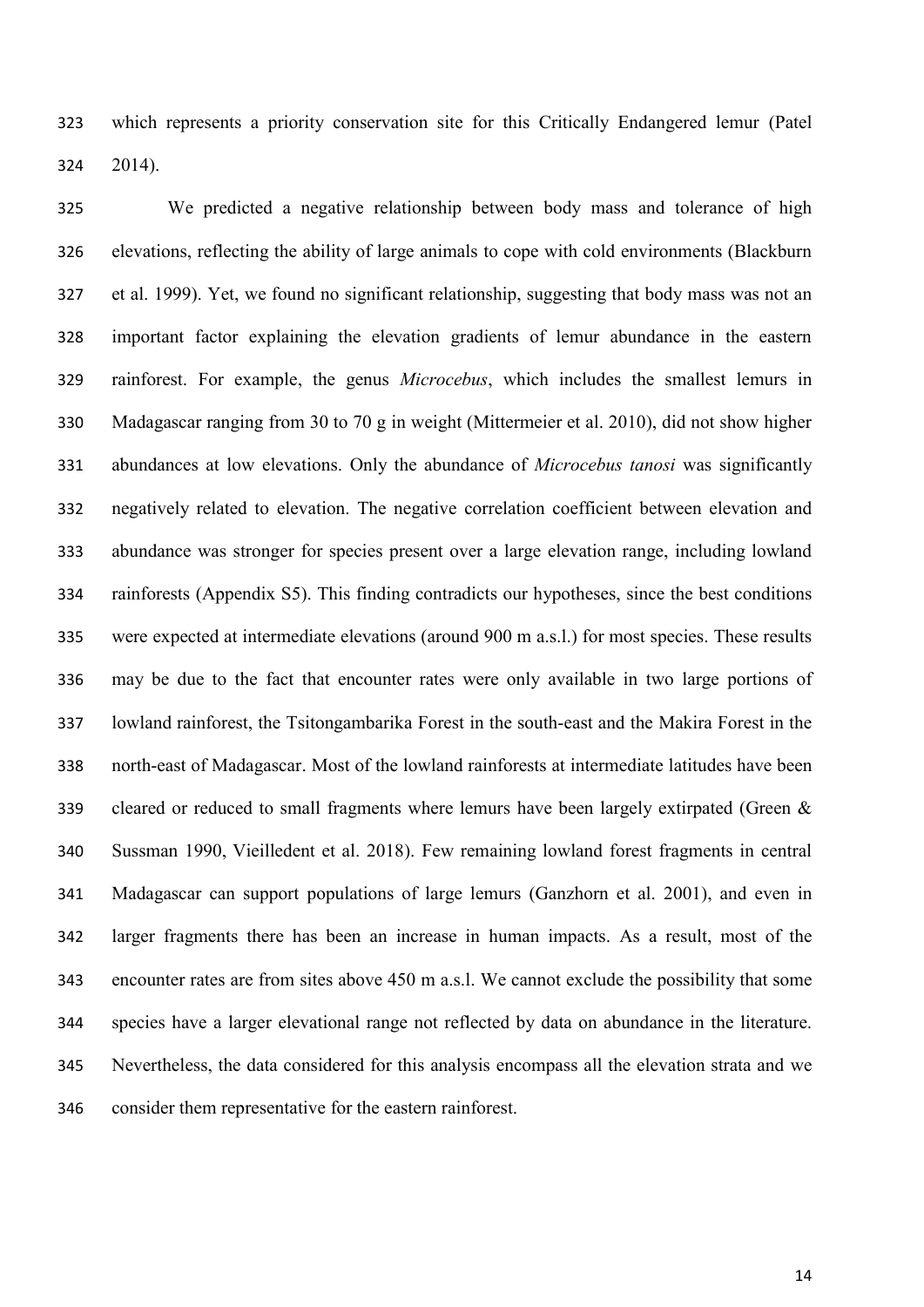It is likely that the current distribution of many extant lemurs does not reflect their niche tolerance, but it is rather limited to areas of low anthropogenic impact where they were able to persist. A reduction of the elevational range of occurrence may have reduced the strength of the abundance – elevation relationship, thus masking a stronger dependence of species on low-elevation habitats. Indeed, the distortion of natural macroecological pattern is a common phenomenon that can limit our understanding of causal relationships in nature (Varela et al. 2009, Di Marco & Santini 2015, Santini et al. 2017). Other factors (e.g. plant productivity, competition; Herrera et al. 2018, Santini et al. 2018) may have contributed to lemur abundance patterns, although understanding the complexity of these interactions was beyond the scope of this study.

 Although lemur species are well-known for their ecological, physiological, and behavioural flexibility, we found that their abundance was generally higher at lower elevations. Given the limited extent of undisturbed lowland rainforests in Madagascar, it is pivotal to promote conservation measures to maintain this habitat that hosts high abundances of several lemur species (Kremen et al. 1999, Campera et al. 2017). Rapid habitat degradation is occurring elsewhere in lowland rainforests (Myers et al. 2000, Gibson et al. 2011), so a similar analysis could be extended to other regions of the world where endemic taxa occur at different elevations, to determine their ability to occupy elevation gradients. Our results suggest that the lowland rainforest at intermediate latitudes in Madagascar may have contained large populations of lemurs, and that some of the most suitable areas for conservation may have already disappeared. Although there are no lemur species that are exclusively found in lowland forests and thus, strictly speaking, lemurs may be less vulnerable than other taxa to the disappearance of this habitat, losing this environment is not only important for conservation reasons. The eastern rainforest of Madagascar represents a continuum from low to high elevations, and the ability of the lemurs to use this elevational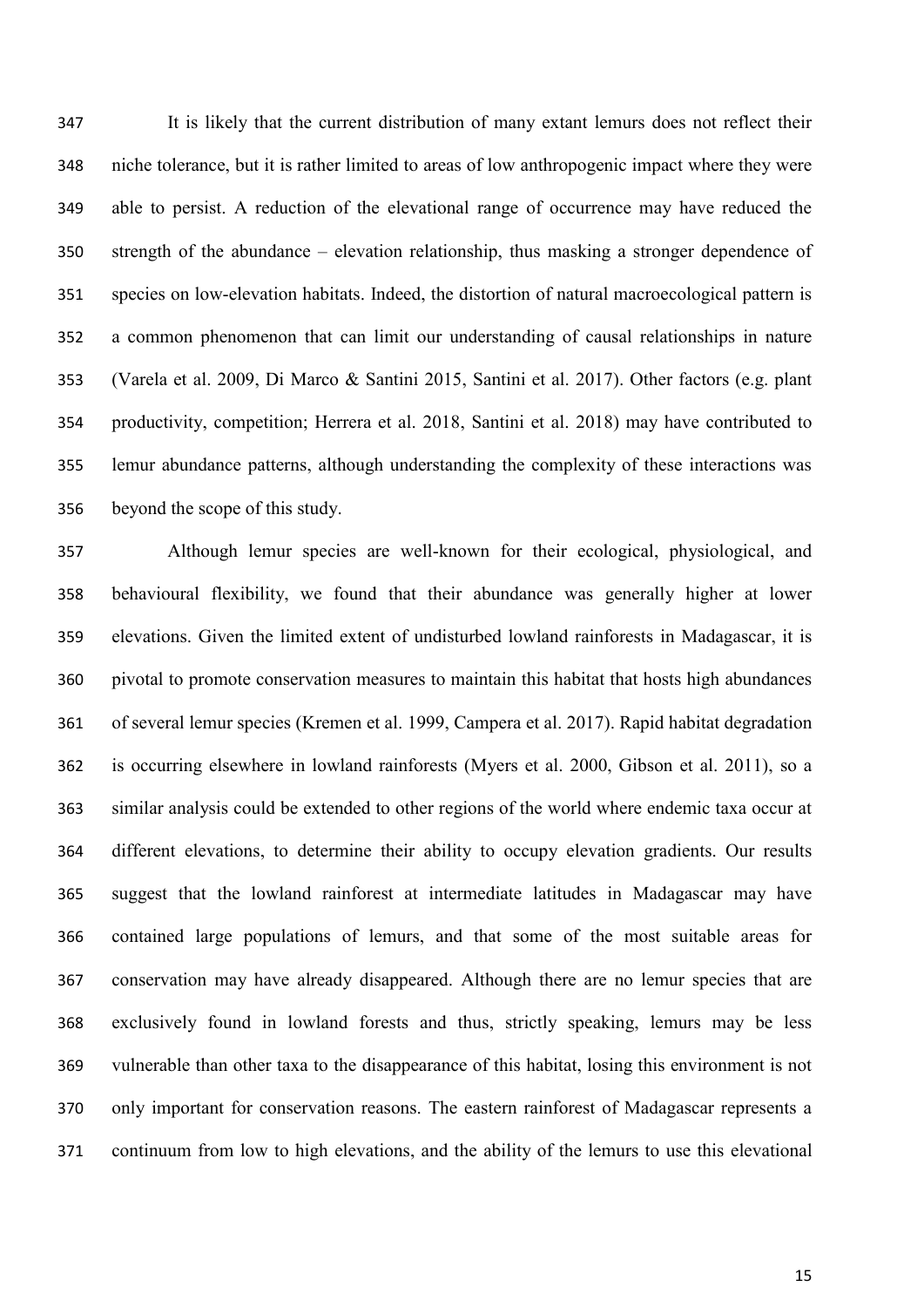range has been hypothesised to explain the macroevolution of this group (Goodman & Ganzhorn 2004, Wilmé et al. 2006). The vanishing of the lowland habitats will thus hamper forever our ability to understand fully the adaptations and flexibility of this extraordinary group of primates.

# **ACKNOWLEDGMENTS**

 We would like to thank Dr Danilo Russo, Dr Nancy Jennings, and two anonymous reviewers for their suggestions to improve previous versions of this manuscript. We are particularly grateful to Dr James Herrera who shared his data on encounter rates of lemurs in Ranomafana.

### **REFERENCES**

- Bateman BL, Kutt AS, Vanderduys EP, Kemp JE (2010) Small mammal species richness and abundance along a tropical altitudinal gradient: an Australian example. *Journal of Tropical Ecology* 26: 139–149.
- Benítez-López A, Alkemade R, Schipper AM, Ingram DJ, Verweij PA, Eikelboom JAJ,
- Huijbregts MAJ (2017) The impact of hunting on tropical mammal and bird populations. *Science* 356: 180–183.
- Bhagwat SA, Willis KJ, Birks HJB, Whittaker RJ (2008) Agroforestry: a refuge for tropical
- biodiversity? *Trends in Ecology and Evolution* 23: 261–267.
- Blackburn TM, Brown VK, Doube BM, Greenwood JJD, Lawton JH, Stork NE (1993) The
- relationship between abundance and body size in natural animal assemblages. *Journal of*
- *Animal Ecology* 62: 519–528.
- Blackburn TM, Gaston KJ, Loder N (1999) Geographic gradients in body size: a clarification
- of Bergmann's rule. *Diversity and Distributions* 5: 165-174.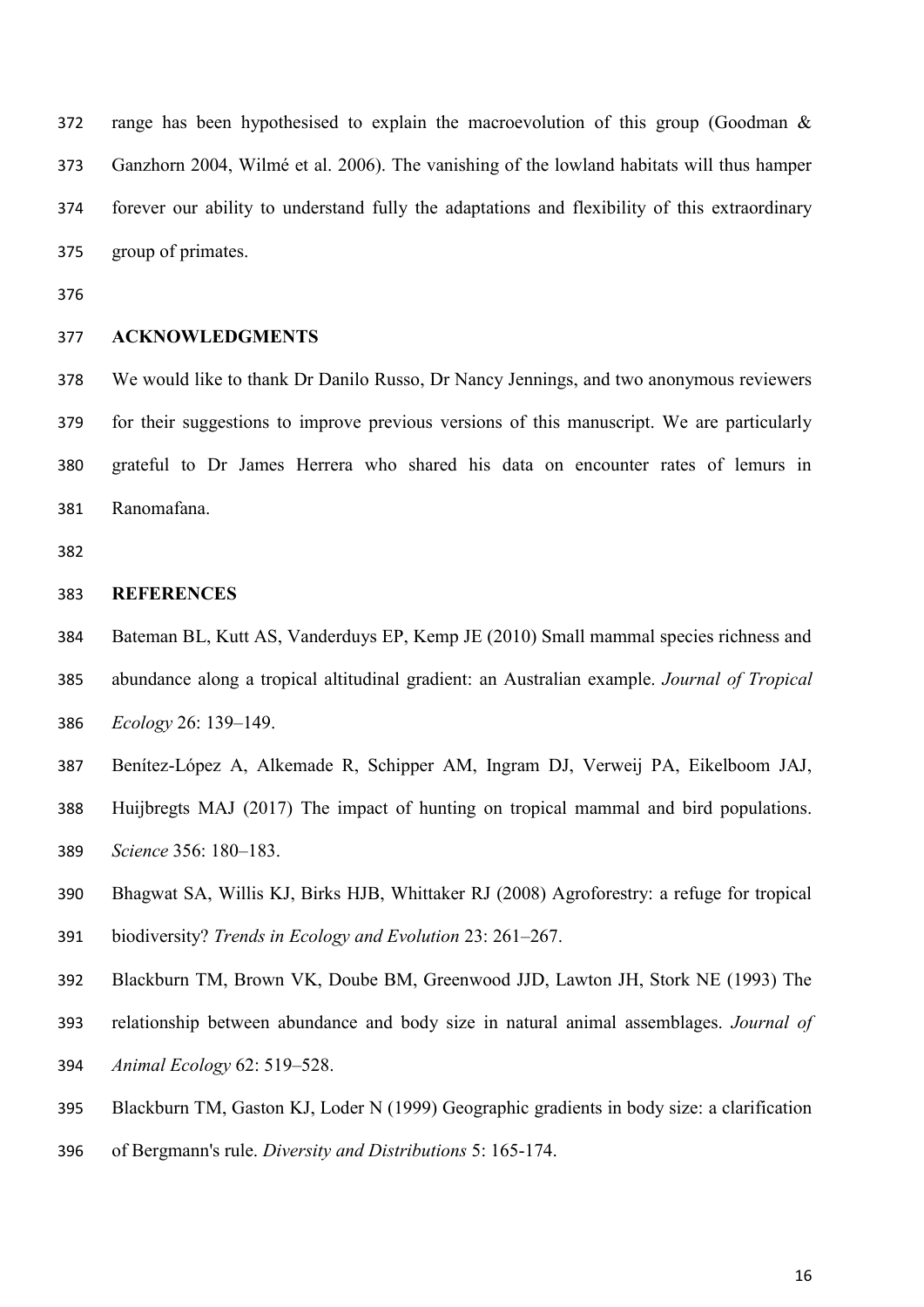- Bollen A, Donati G (2006) Conservation status of the littoral forest of south-eastern Madagascar: a review. *Oryx* 40: 57–66.
- Borenstein M, Hedges LV, Higgins JPT, Rothstein HR (2009) *Introduction to Meta-Analysis*.
- John Wiley & Sons, Chichester, UK.
- Brown JH (2001) Mammals on mountainsides: elevational patterns of diversity. *Global Ecology and Biogeography* 10: 101–109.
- Brown JH, Mehlman DW, Stevens GC (1995) Spatial variation in abundance. *Ecology* 76: 2028–2043.
- Caldecott JO (1980) Habitat quality and populations of two sympatric gibbons (Hylobatidae) on a mountain in Malaya*. Folia Primatologica* 33: 291–309.
- Campera M, Serra V, Balestri M, Barresi M, Ravaolahy M, Randriatafika F, Donati G (2014)
- Effects of habitat quality and seasonality on ranging patterns of collared brown lemur
- (*Eulemur collaris*) in littoral forest fragments. *International Journal of Primatology* 35: 957–
- 975.
- Campera M, Phelps M, Besnard F, Balestri M, Eppley TM, Nijman V, Donati G (2017) Does
- forest management and researchers' presence reduce hunting and forest exploitation by local
- communities in Tsitongambarika, south-east Madagascar? *Oryx*. doi:10.1017/S0030605317001211
- Colwell RK, Brehm G, Cardelus CL, Gilman AC, Longino JT (2008) Global warming, elevation range shifts, and lowland biotic attrition in the wet tropics. *Science* 322: 258–261.
- Dausmann KH, Glos J, Heldmaier G (2009) Energetics of tropical hibernation. *Journal of*
- *Comparative Physiology Part B: Biochemical, Systemic, and Environmental Physiology* 179: 345–357.
- Di Marco M, Santini L (2015) Human pressures predict species' geographic range size better
- than biological traits. *Global Change Biology* 21: 2169–2178.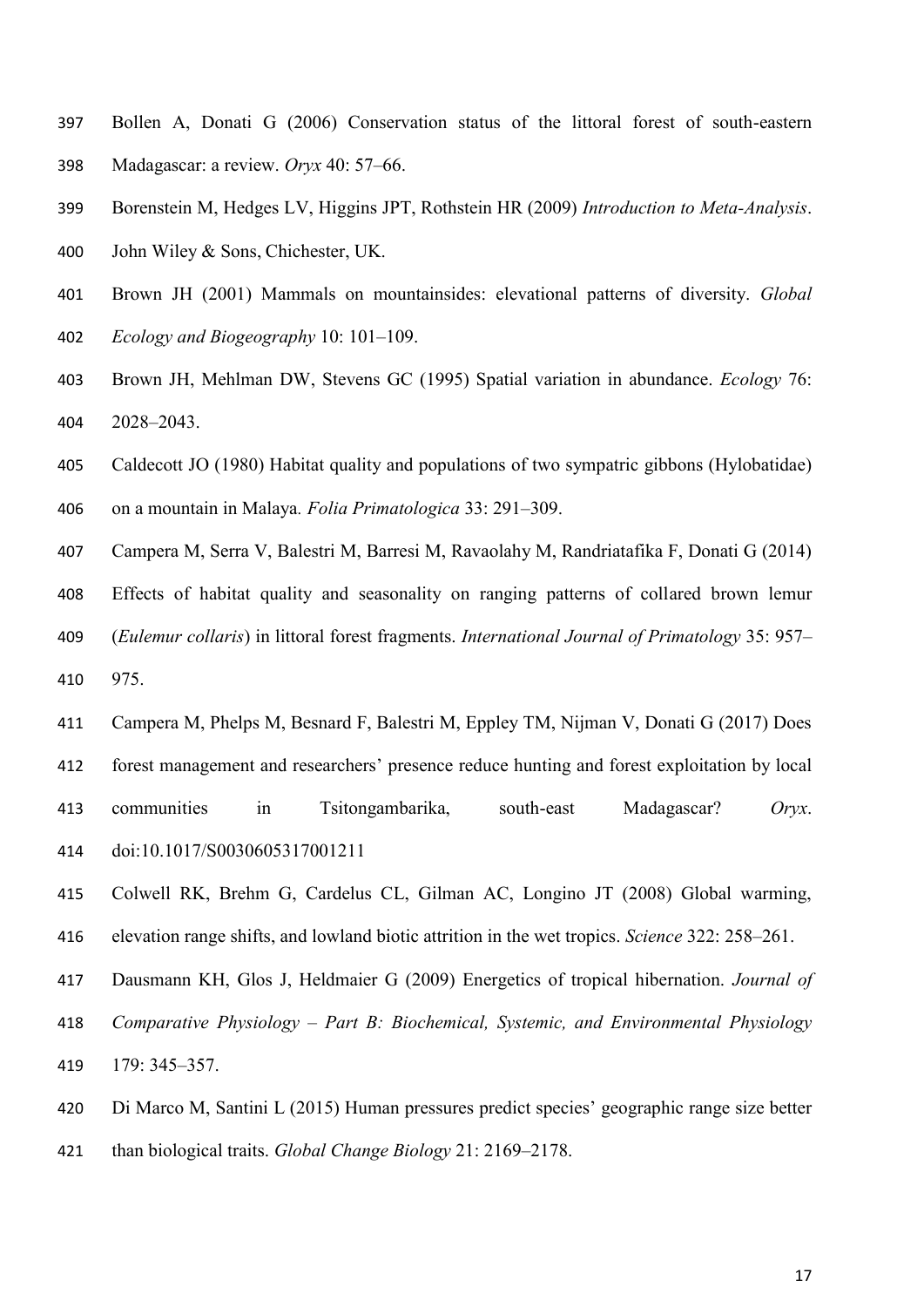- Donati G, Borgognini-Tarli SM (2006) From darkness to daylight: cathemeral activity in primates. *Journal of Anthropological Sciences* 84: 7–32.
- Donati G, Campera M, Balestri M, Serra V, Barresi M, Schwitzer C., Curtis, DJ, Santini L
- (2016) Ecological and anthropogenic correlates of activity patterns in *Eulemur*. *International*
- *Journal of Primatology* 37: 29–46.
- Donati G, Ricci E, Baldi N, Morelli V, Borgognini-Tarli SM (2011) Behavioral thermoregulation in a gregarious lemur, *Eulemur collaris*: effects of climatic and dietary-related factors. *American Journal of Physical Anthropology* 144: 355–364.
- Eppley TM, Balestri M, Campera M, Rabenantoandro J, Ramanamanjato JB, Randriatafika F,
- Ganzhorn JU, Donati G (2017). Ecological flexibility as measured by the use of pioneer and
- exotic plants by two Lemurids: *Eulemur collaris* and *Hapalemur meridionalis*. *International*
- *Journal of Primatology* 38: 338–357.
- Eppley TM, Watzek J, Dausmann KH, Ganzhorn JU, Donati G (2017) Huddling is more important than rest site selection for thermoregulation in southern bamboo lemurs. *Animal Behaviour* 127: 153–161.
- Ewers RM, Didham RK (2006) Confounding factors in the detection of species responses to habitat fragmentation. *Biological Reviews* 81: 117–142.
- Freckleton RP, Harvey PH, Pagel M (2002) Phylogenetic analysis and comparative data: a
- test and review of evidence. *American Naturalist*, 160: 712–726.
- Ganzhorn JU (1995) Low-level forest disturbance effects on primary production, leaf chemistry, and lemur populations. *Ecology* 76: 2084–2096.
- Ganzhorn JU, Lowry II PP, Schatz GE, Sommer S (2001) The biodiversity of Madagascar:
- one of the world's hottest hotspots on its way out. *Oryx* 35: 1–3.
- Gibson L, Lee TM, Koh LP, Brook BW, Gardner TA, Barlow J. et al. (2011) Primary forests
- are irreplaceable for sustaining tropical biodiversity. *Nature* 478: 378–381.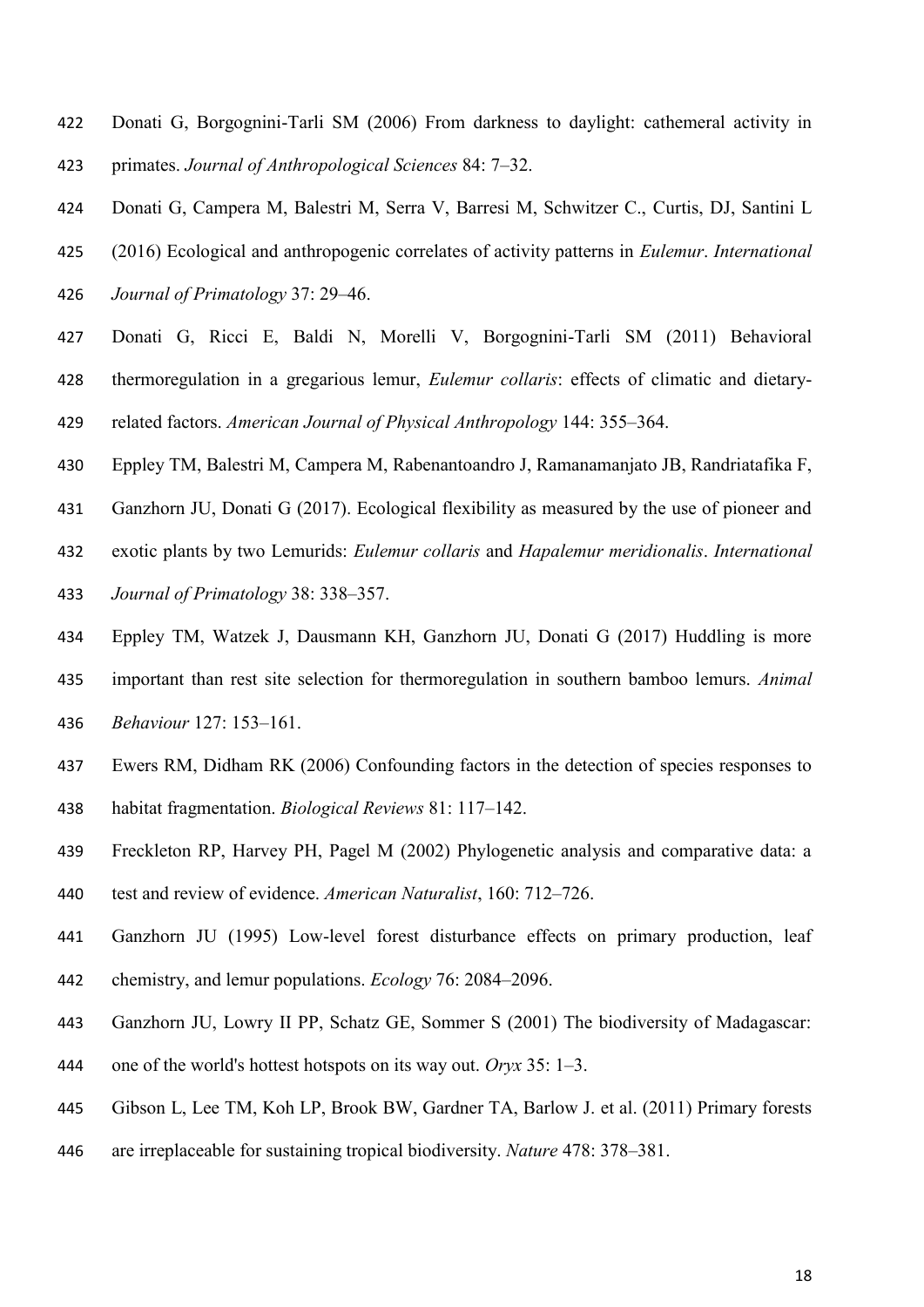- Gilbert C, McCafferty D, Le Maho Y, Martrette J, Giroud S, Blanc S, Ancel A (2010) One for all and all for one: the energetic benefits of huddling in endotherms. *Biological Reviews* 85: 545–569.
- Goodman SM, Ganzhorn JU (2004) Elevational ranges of lemurs in the humid forests of Madagascar. *International Journal of Primatology* 25: 331–350.
- Green GM, Sussman RW (1990) Deforestation history of the eastern rain forests of Madagascar from satellite images. *Science* 248: 212–215.
- Heaney LR (2001) Small mammal diversity along elevational gradients in the Philippines: an
- assessment of patterns and hypotheses. *Global Ecology and Biogeography* 10: 15–39.
- Herrera JP, Borgerson C, Tongasoa L, Andriamahazoarivosoa P, Rasolofoniaina BJR,
- Rakotondrafarasata EL, Randrianasolo JLRR, Johnson SE, Wright PC, Golden CD (2018)
- Estimating the population size of lemurs based on their mutualistic food trees. *Journal of Biogeography* 45: 2546-2563.
- Herrera JP, Dávalos L (2016) Phylogeny and divergence times of lemurs inferred with recent and ancient fossils in the tree. *Systematic Biology* 65: 772–791.
- Herrera JP, Wright PC, Lauterbur E, Ratovonjanahary L, Taylor LL (2011) The effects of
- habitat disturbance on lemurs at Ranomafana National Park, Madagascar. *International Journal of Primatology* 32: 1091–1108.
- Irwin MT, Wright PC, Birkinshaw C, Fisher BL, Gardner CJ, Glos J et al. (2010) Patterns of
- species change in anthropogenically disturbed forests of Madagascar. *Biological Conservation* 143: 2351–2362.
- [Karger DN, Conrad O, Böhner J, Kawohl T, Kreft H, Soria-Auza RW, Zimmermann NE,](https://www.nature.com/articles/sdata2017122)
- [Linder HP, Kessler M \(2017a\) Climatologies at high resolution for the earth's land surface](https://www.nature.com/articles/sdata2017122)
- areas. *[Scientific Data](https://www.nature.com/articles/sdata2017122)* 4: 170122.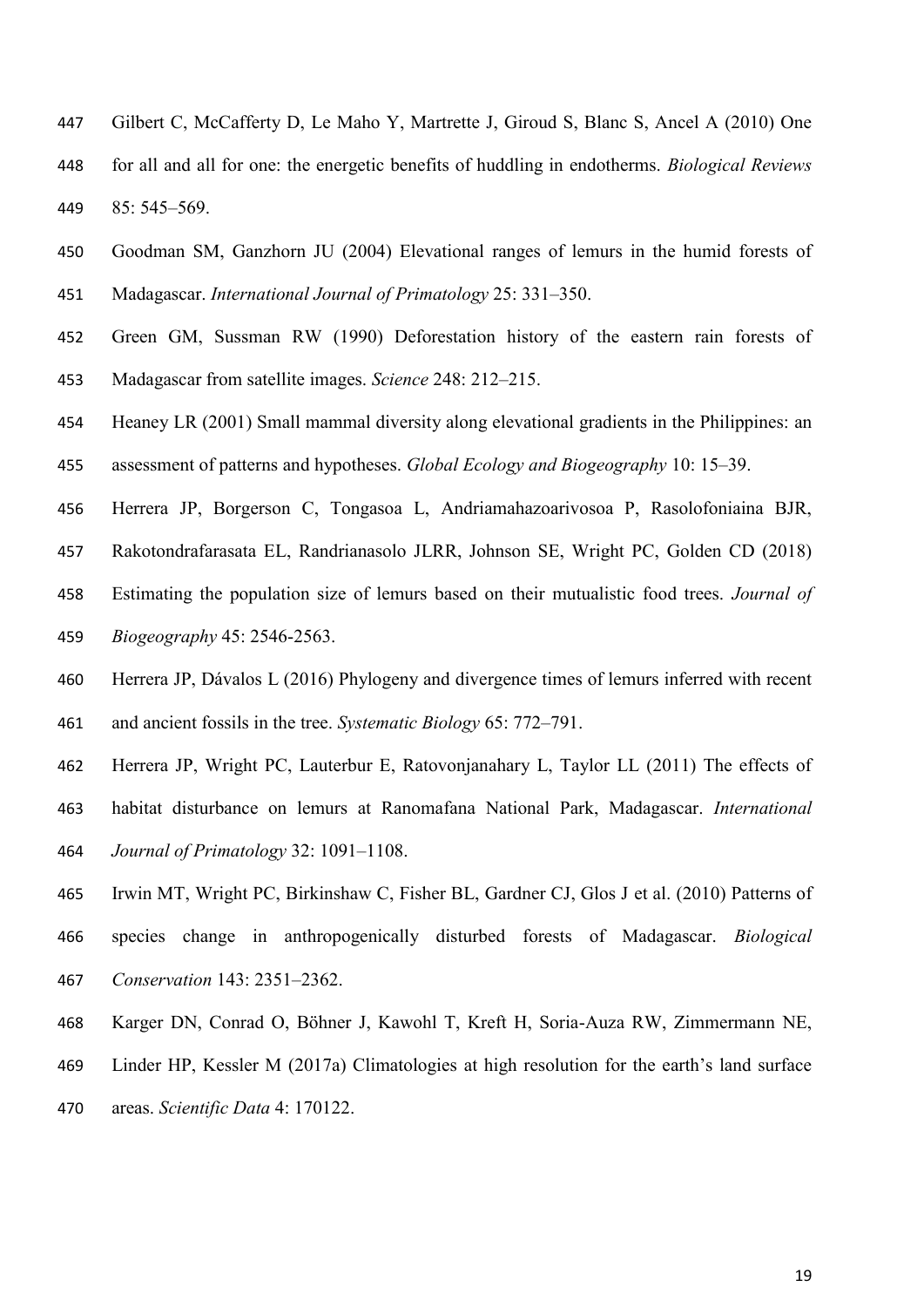- Karger DN, Conrad O, Böhner J, Kawohl T, Kreft H, Soria-Auza RW, Zimmermann NE,
- Linder HP, Kessler M (2017b) Data from: Climatologies at high resolution for the earth's
- land surface areas. *Dryad Digital Repository*.<https://doi.org/10.5061/dryad.kd1d4>
- Körner C (2007) The use of 'altitude' in ecological research. *Trends in Ecology and Evolution* 22: 569–574.
- Krause DW (2003) Late cretaceous vertebrates of Madagascar: a window into Gondwanan biogeography at the end of the Age of Dinosaurs. In: Goodman SM, Benstead JP (eds) *The Natural History of Madagascar*, 40–47. University of Chicago Press, Chicago, USA.
- Kremen C, Razafimahatratra V, Guillery RP, Rakotomalala J, Weiss A, Ratsisompatrarivo J (1999) Designing the Masoala National Park in Madagascar based on biological and socioeconomic data. *Conservation Biology* 13: 1055–1068.
- Lehman SM (2014) Effects of altitude on the conservation biogeography of lemurs in southeast Madagascar. In Gursky S, Krzton A, Grow N (eds) *High Altitude Primates*, 3–22.
- Springer Press, Springer Developments in Primatology series, Cambridge, UK.
- Lehman SM, Mayor MI, Wright PC (2005) Ecogeographic size variations in sifakas: a test of the resource seasonality and resource quality hypotheses. *American Journal of Physical Anthropology* 126: 318– 328.
- Lomolino MV (2001) Elevation gradients of species-density: historical and prospective views. *Global Ecology and Biogeography* 10: 3–13.
- Malhi Y, Silman M, Salinas N, Bush M, Meir P, Saatchi S (2010) Elevation gradients in the tropics: laboratories for ecosystem ecology and global change research. *Global Change Biology* 16: 3171–3175.
- McCain CM (2007) Could temperature and water availability drive elevational species richness patterns? A global case study for bats. *Global Ecology and Biogeography* 16: 1–13.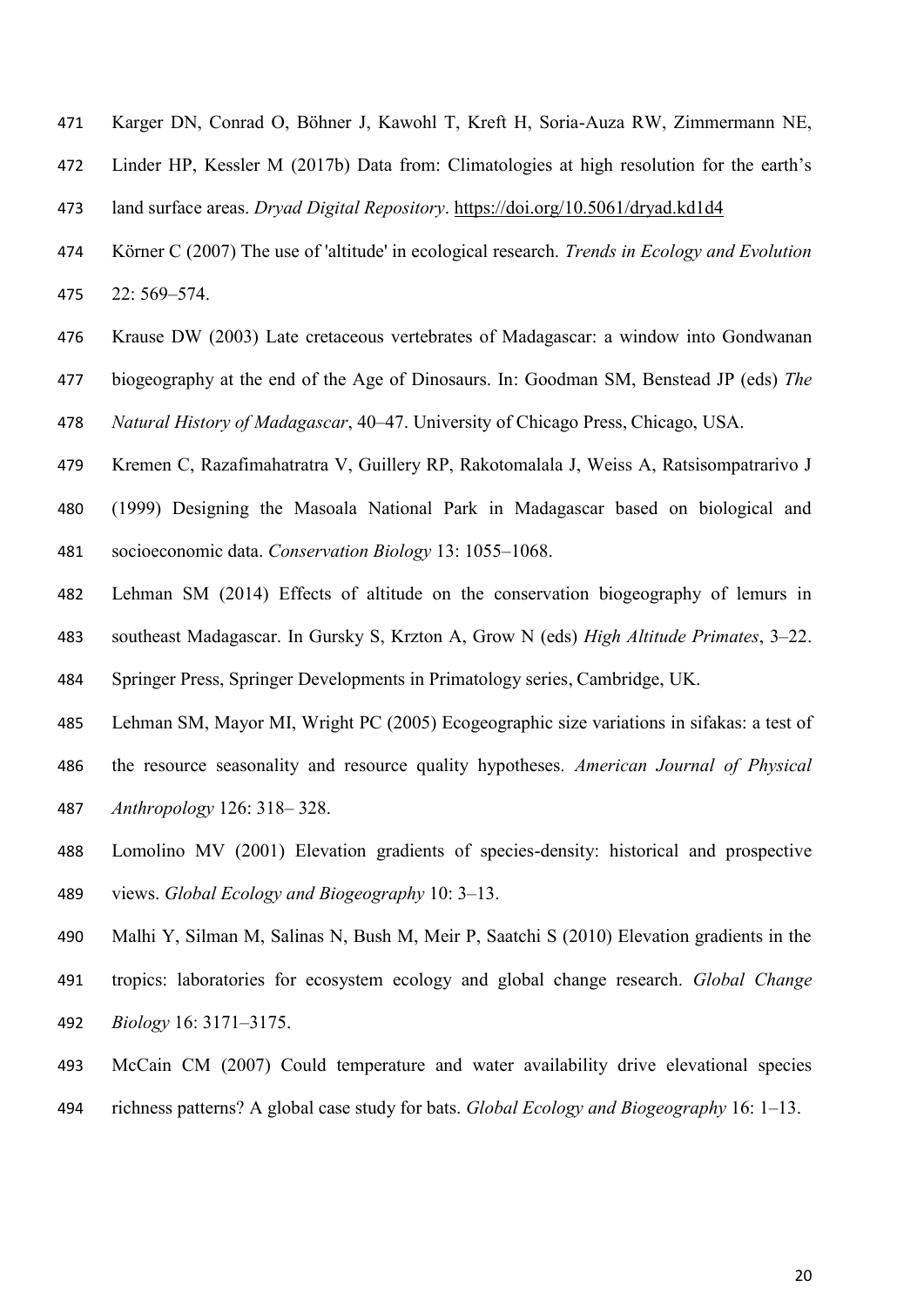- Scales IR (2014) *Conservation and Environmental Management in Madagascar*. Routledge, London, UK.
- McKechnie AE, Mzilikazi N (2011) Heterothermy in afrotropical mammals and birds: a review. *Integrative and Comparative Biology* 51: 349–363.
- Messmer N, Rakotomalaza PJ, Gautier L (2000) Structure and floristic composition of the
- vegetation in the Parc National de Marojejy, Madagascar. In: Goodman SM (ed) *A Floral and*
- *Faunal Inventory of the Parc National de Marojejy, Madagascar: with Reference to*
- *Elevational Variation.* Fieldiana Zoology, New Series 97, 41–104. Field Museum of Natural
- History, Chicago, USA.
- Mittermeier RA, Louis Jr EE, Richardson M, Schwitzer C, Langrand O, Rylands AB et al.
- (2010) *Lemurs of Madagascar: Conservation International Tropical Field Guide Series,*
- *Third Edition*. Conservation International, Arlington, Virginia, USA.
- Myers N, Mittermeier RA, Mittermeier CG, da Fonseca GAB, Kent J (2000) Biodiversity hotspots for conservation priorities. *Nature* 403: 853–858.
- Nekaris KAI, Poindexter S, Reinhardt KD, Sigaud M, Cabana F, Wirdateti W, Nijman V
- (2017) Coexistence between Javan slow lorises (*Nycticebus javanicus*) and humans in a
- dynamic agroforestry landscape in West Java, Indonesia. *International Journal of Primatology* 38: 303–320.
- Norscia I, Ramanamanjato JB, Ganzhorn JU (2012) Feeding patterns and dietary profile of nocturnal southern woolly lemurs (*Avahi meridionalis*) in Southeast Madagascar. *International Journal of Primatology* 33: 150–167.
- Novosolov M, Rodda GH, North AC, Butchart SHM, Tallowin OJS, Gainsbury AM, Meiri S
- (2017) Population density–range size relationship revisited. *Global Ecology and Biogeography* 26: 1088-1097.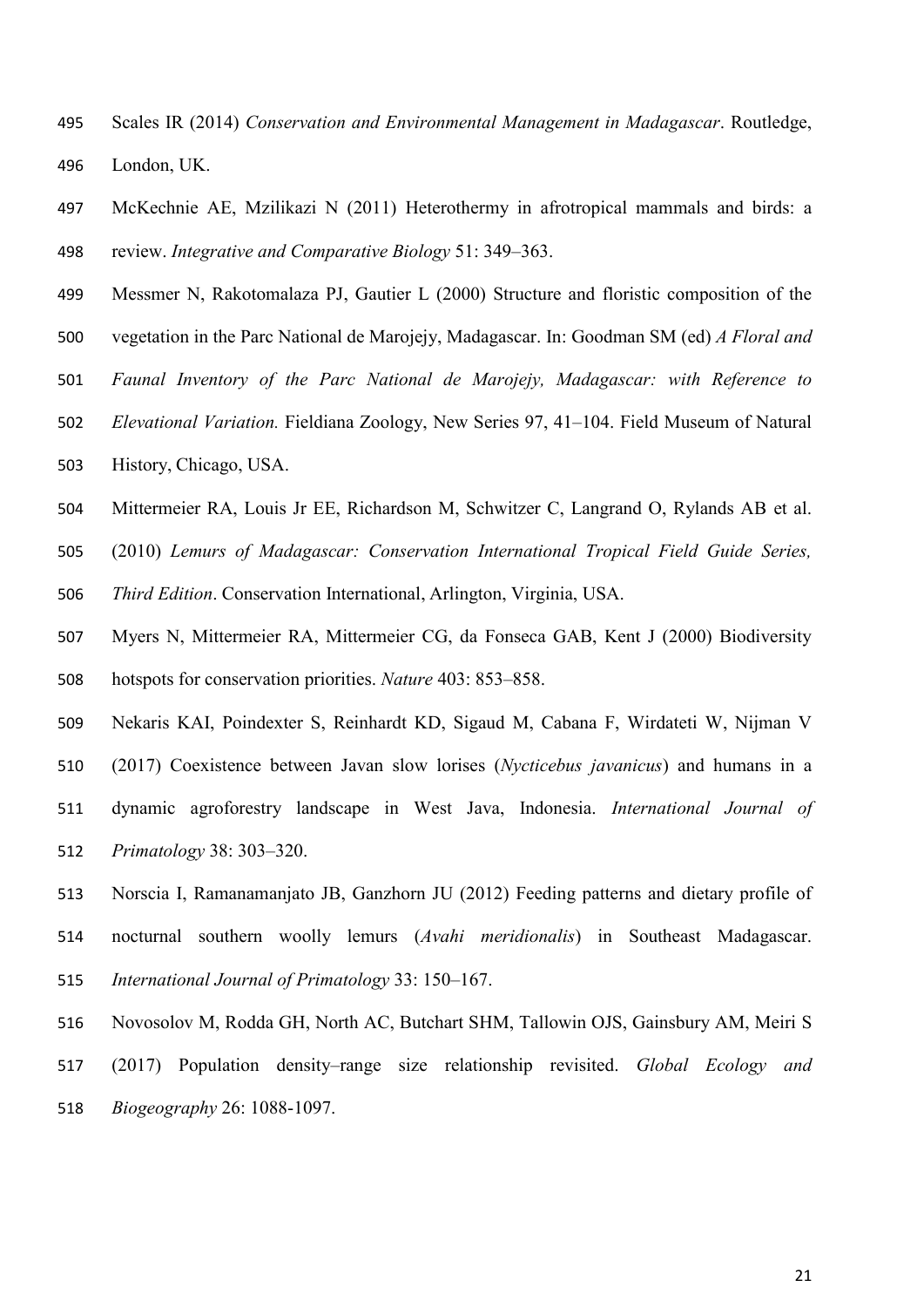- Patel ER (2014) Silky sifaka *Propithecus candidus* Grandidier, 1871 Madagascar (2000,
- 2002, 2004, 2006, 2008, 2010, 2012). In: Schwitzer C et al. (eds) *Primates in Peril: the*

*World's 25 Most Endangered Primates 2012-2014*, 38–43. Primate Specialist Group,

- International Primatological Society, Arlington and Conservation International IUCN/SSC.
- Patel ER, Andrianandrasana LH (2008) Low elevation silky sifakas (*Propithecus candidus*)
- in the Makira Conservation Site at Andaparaty-Rabeson: ranging, demography, and possible
- sympatry with red ruffed lemurs (*Varecia rubra*). *Lemur News* 13: 18–22.
- Propastin P (2011) Multiscale analysis of the relationship between topography and
- aboveground biomass in the tropical rainforests of Sulawesi, Indonesia. *International Journal*
- *of Geographical Information Science* 25: 455–472.
- R Core Team (2016). R: a language and environment for statistical computing. R Foundation
- for Statistical Computing, Vienna, Austria. URL https://www.R-project.org/.
- Rahbek C (2005) The role of spatial scale and the perception of large-scale species-richness patterns. *Ecology Letters* 8: 224–239.
- Rasoloarison RM, Weisrock DW, Yoder AD, Rakotondravony D, Kappeler PM (2013) Two
- new species of mouse lemurs (Cheirogaleidae: *Microcebus*) from eastern Madagascar. *International Journal of Primatology* 34: 455–469.
- Razafindratsima OH, Yacoby Y, Park DS (2018) MADA: Malagasy animal trait data archive. *Ecology* 99: 990.
- Robinson N, Regetz J, Guralnick RP (2014) EarthEnv-DEM90: a nearly-global, void-free,
- multi-scale smoothed, 90 m digital elevation model from fused ASTER and SRTM data.
- *ISPRS Journal of Photogrammetry and Remote Sensing* 87: 57–67.
- Ruf T, Geiser F (2015) Daily torpor and hibernation in birds and mammals. *Biological Reviews* 3: 891–926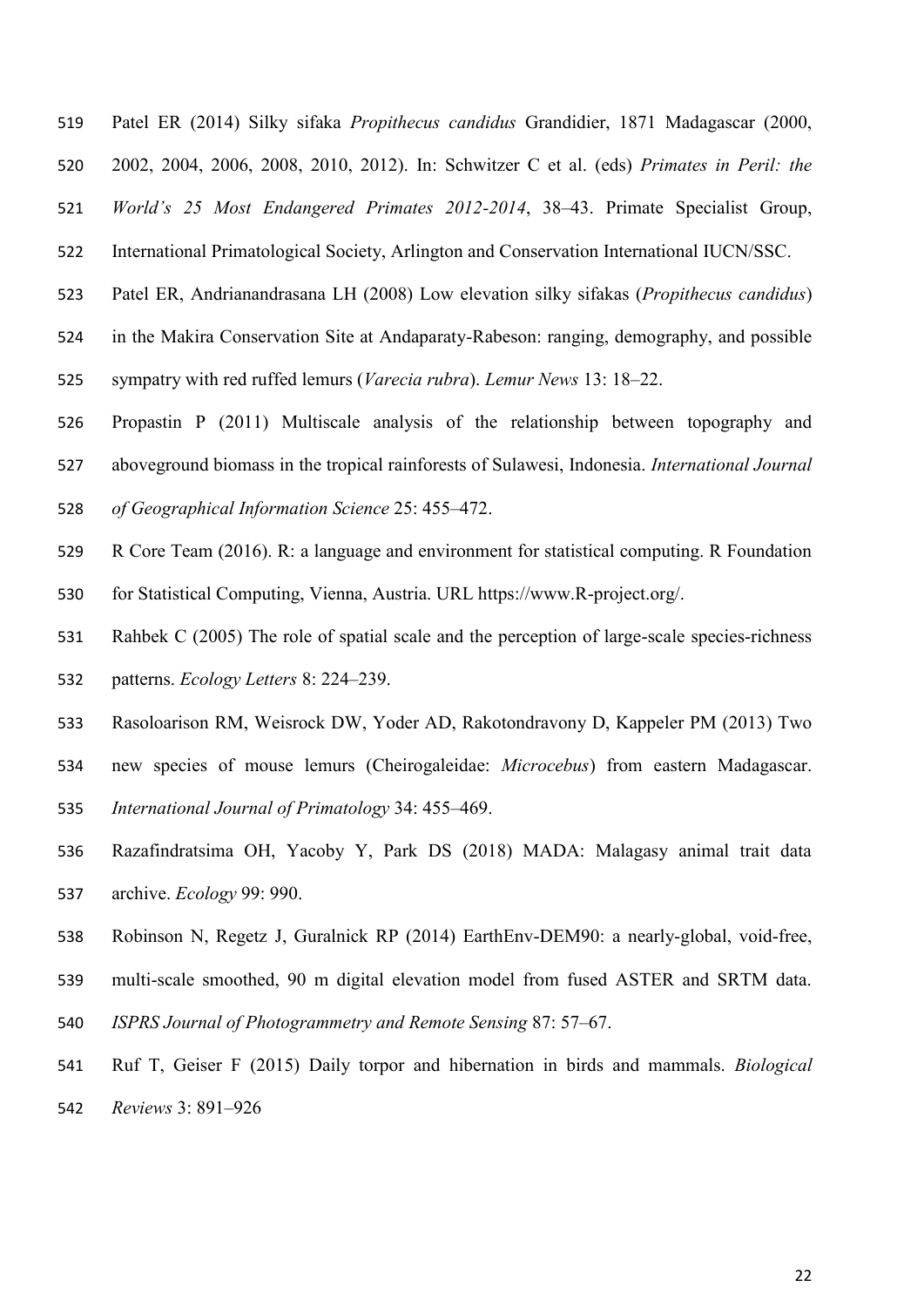- Sanderson EW (2006) How many animals do we want to save? The many ways of setting population target levels for conservation. *Bio-Science* 56: 911–922.
- Santini L, González‐ Suárez M, Rondinini C, Di Marco M (2017) Shifting baseline in macroecology? Unravelling the influence of human impact on mammalian body mass. *Diversity and Distributions* 23: 640–649.
- Santini L, Isaac NJB, Maiorano L, Ficetola GF, Huijbregts MAJ, Carbone C, Thuiller W
- (2018) Global drivers of population abundance in terrestrial vertebrates. *Global Ecology and Biogeography* 27: 968-979.
- Sato H, Santini L, Patel ER, Campera M, Yamashita N, Colquhoun IC, Donati G (2016)
- Dietary flexibility and feeding strategies of *Eulemur*: a comparison with *Propithecus*.
- *International Journal of Primatology* 37: 109–129.
- Scales IR (2014) The drivers of deforestation and the complexity of land use in Madagascar.
- In: Scales IR (ed) *Conservation and Environmental Management in Madagascar*, 105–125.
- Routledge, Earthscan Conservation and Development Series, Abingdon, UK.
- Schoener TW (1987) The geographical distribution of rarity. *Oecologia* 74: 161–173.
- Schwarzer G, Carpenter J, Rucker G (2015) *Meta-analysis with R*. Springer, Cham, Germany.
- Schwitzer C, Mittermeier RA, Johnson SE, Donati G, Irwin M, Peacock H et al. (2014)
- Averting lemur extinctions amid Madagascar's political crisis. *Science* 343: 842–843.
- Sharma N, Madhusudan MD, Sinha A (2014) Local and landscape correlates of primate
- distribution and persistence in the remnant lowland rainforests of the Upper Brahmaputra
- Valley, northeastern India. *Conservation Biology* 28: 95–106.
- Silva M, Brimacombe M, Downing JA (2001) Effects of body mass, climate, geography, and
- census area on population density of terrestrial mammals. *Global Ecology and Biogeography*
- 10: 469–485.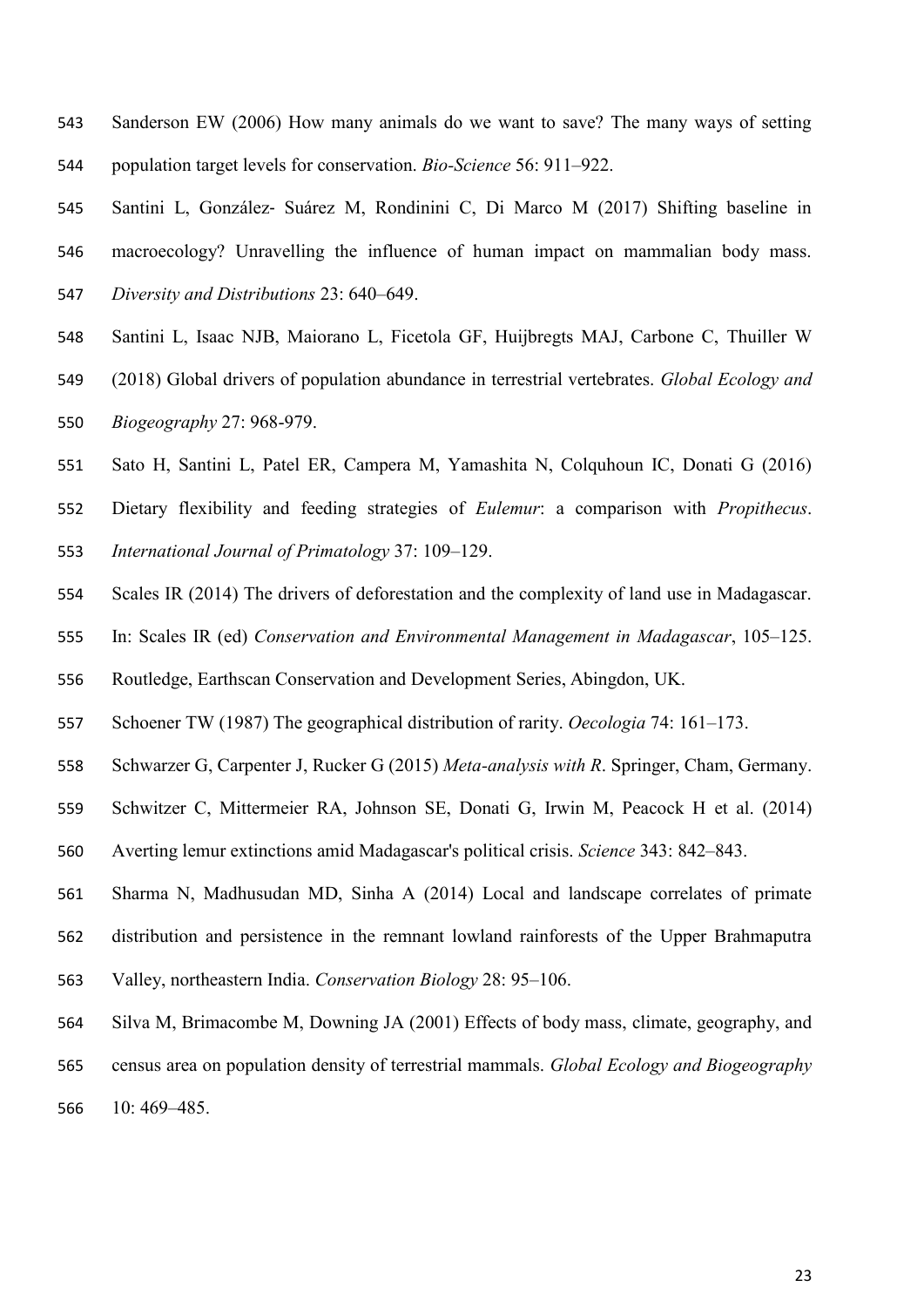- Silva M, Brown JH, Downing JA (1997) Differences in population density and energy use between birds and mammals: a macroecological perspective. *Journal of Animal Ecology* 66: 327–340.
- Sterling EJ, Rakotoarison N (1998) Rapid assessment of richness and density of primate species on the Masoala peninsula, eastern Madagascar. *Folia Primatologica* 69: 109–116.
- Tucker CJ (1979) Red and photographic infrared linear combinations for monitoring vegetation. *Remote Sensing of Environment* 8: 127–150.
- Turner IM (1996) Species loss in fragments of tropical rain forest: a review of the evidence. *Journal of Applied Ecology* 33: 200–209.
- Turner IM, Corlett RT (1996) The conservation value of small, isolated fragments of lowland
- tropical rain forest. *Trends in Ecology and Evolution* 11: 330–334.
- Varela S, Rodríguez J, Lobo JM (2009) Is current climatic equilibrium a guarantee for the transferability of distribution model predictions? A case study of the spotted hyena. *Journal of Biogeography* 36: 1645–1655.
- Vasey N (2002) Niche separation in *Varecia variegata rubra* and *Eulemur fulvus albifrons*:
- II. Intraspecific patterns. *American Journal of Physical Anthropology* 118: 169–183.
- Venter O, Sanderson EW, Magrach A, Allan JR, Beher J, Jones KR et al. (2016) Sixteen
- years of change in the global terrestrial human footprint and implications for biodiversity conservation. *Nature Communications* 7: 12558.
- Vieilledent G, Grinand C, Rakotomalala FA, Rakotoarijaona JR, Allnutt TF, Achard F (2018)
- Combining global tree cover loss data with historical national forest cover maps to look at six
- decades of deforestation and forest fragmentation in Madagascar. *Biological Conservation* 222: 189–197.
- Viechtbauer W (2010) Conducting meta-analyses in R with the metafor package. *Journal of*
- *Statistical Software* 36: 1–48.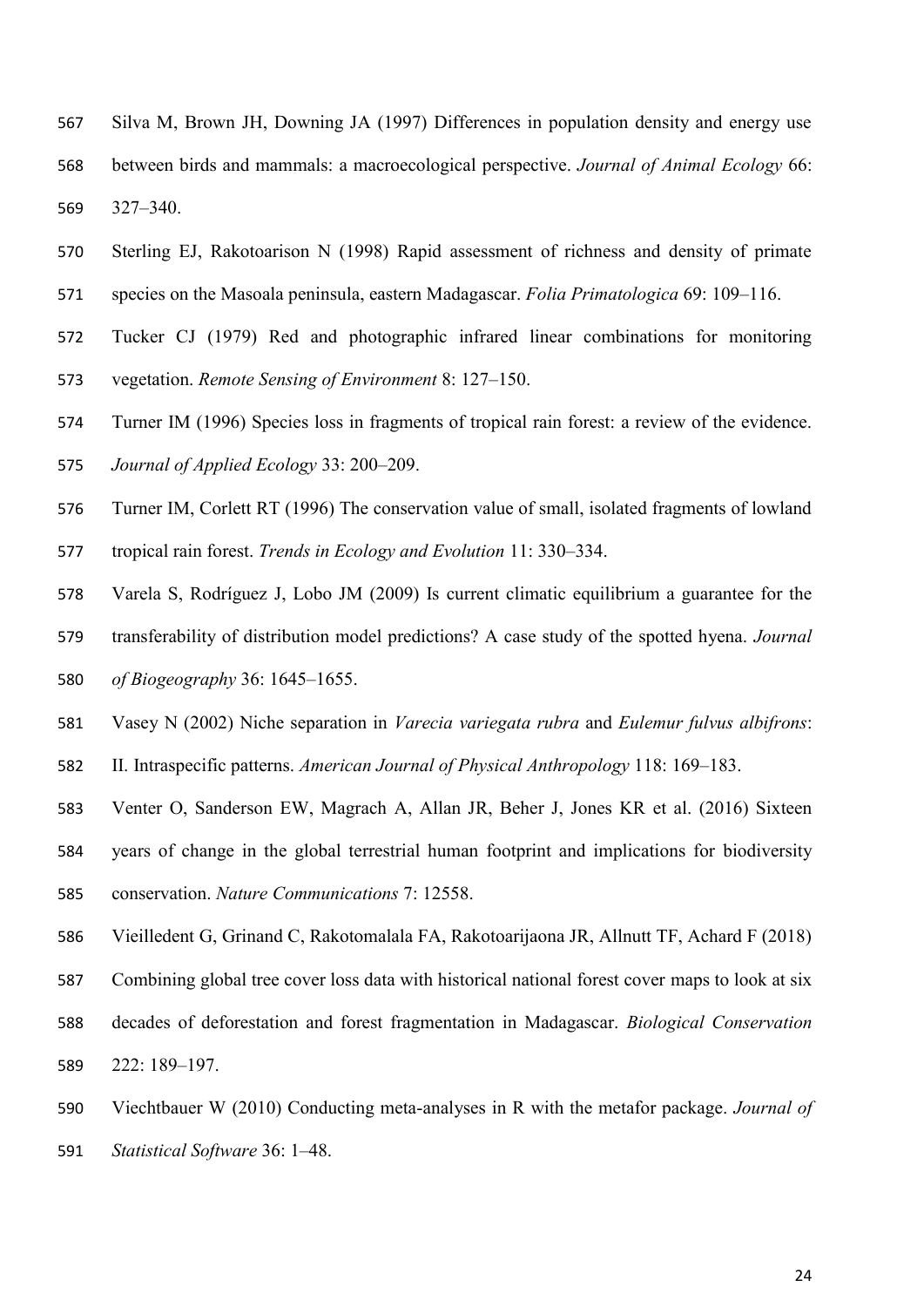- Wells NA (2003) Some hypotheses on the Mesozoic and Cenozoic paleoenvironmental history of Madagascar. In: Goodman SM, Benstead JP (eds) *The Natural History of Madagascar*, 16–34. The University of Chicago Press, Chicago, USA.
- Wilmé L, Goodman SM, Ganzhorn JU (2006) Biogeographic evolution of Madagascar's microendemic biota. *Science* 312: 1063–1065
- White MA, Thornton PE, Running SW, Nemani RR (2000) Parameterisation and sensitivity
- analysis of the BIOME-BGC terrestrial ecosystem model, net primary production controls.
- *Earth Interactions* 4: 1–85.
- Wright PC (1999) Lemur traits and Madagascar ecology: coping with an island environment.
- *Yearbook of Physical Anthropology* 42: 31–42.
- Zárate DA, Andresen E, Estrada A, Seri-Silva JC (2014) Black howler monkey (*Alouatta*
- *pigra*) activity, foraging and seed dispersal patterns in shaded cocoa plantations versus
- rainforest in southern Mexico. *American Journal of Primatology* 76: 890–899.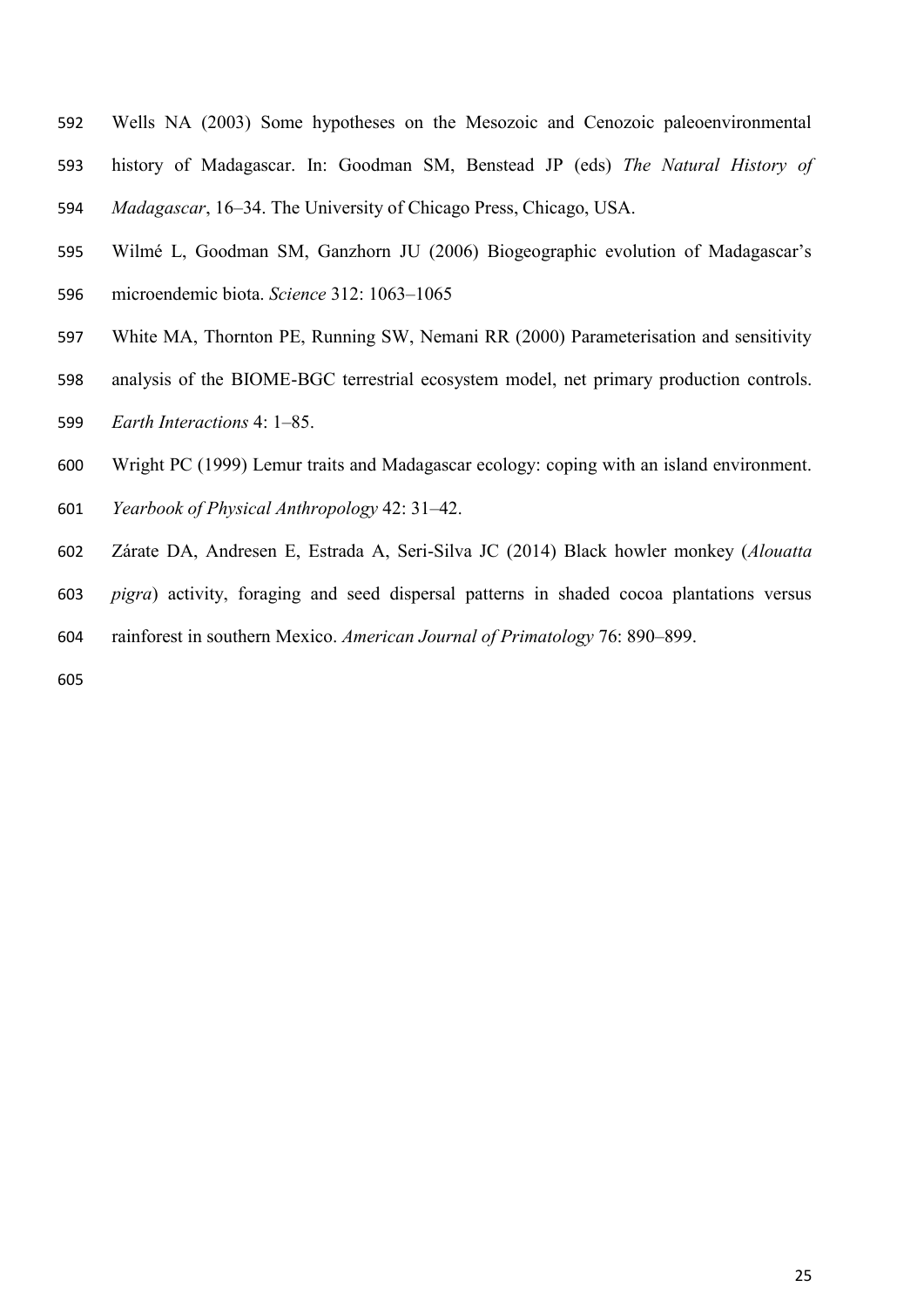**Table 1:** Number of study locations (N; 492 in total), body mass (g), and expected and observed elevation range (m a.s.l.) for each of the 26 lemur species included in the meta- analysis. The data are derived from 26 publications. The expected elevation range includes all the locations in which the species is expected to be found based on species accounts, including sites where it was not encountered during transects, while the observed elevation range includes only the locations where the species was encountered. Body mass was retrieved from Razafindratsima et al. (2018), apart from *Microcebus tanosi* which was retrieved from Rasoloarison et al. (2013).

| <b>Species</b>          | N  | <b>Body</b> | <b>Elevation range</b> | <b>Elevation range</b> |
|-------------------------|----|-------------|------------------------|------------------------|
|                         |    | mass(g)     | (expected;             | (observed;             |
|                         |    |             | m a.s.l.)              | m a.s.l.)              |
| Avahi laniger           | 15 | 1180        | 210-1550               | $210 - 1260$           |
| Avahi meridionalis      | 10 | 1213        | 178-1875               | 178-1500               |
| Avahi peyrierasi        | 34 | 1034        | 180-1625               | 180-1625               |
| Cheirogaleus crossleyi  | 19 | 292         | 638-1262               | 638-1262               |
| Cheirogaleus major      | 24 | 468         | $178 - 1625$           | $178 - 1625$           |
| Eulemur albifrons       | 11 | 1896        | 275-1875               | 275-1260               |
| Eulemur albocollaris    | 6  | 2250        | $67 - 1625$            | $67 - 1210$            |
| Eulemur collaris        | 13 | 2180        | $125 - 1875$           | $125 - 1875$           |
| Eulemur fulvus          | 6  | 1633        | 905-1224               | 905-1224               |
| Eulemur rubriventer     | 57 | 1978        | 180-1875               | 180-1625               |
| Eulemur rufifrons       | 40 | 2151        | 180-1625               | 180-1625               |
| Hapalemur aureus        | 6  | 1580        | $720 - 1625$           | 810-1625               |
| Hapalemur griseus       | 37 | 813         | 638-1283               | 638-1283               |
| Hapalemur meridionalis  | 16 | 855         | 178-1875               | 178-1625               |
| Hapalemur occidentalis  | 11 | 847         | 450-1875               | 450-1625               |
| Indri indri             | 12 | 6593        | 500-1550               | 500-1224               |
| Lepilemur fleuretae     | 9  | 890         | 178-1875               | 178-440                |
| Lepilemur microdon      | 31 | 1105        | 638-1625               | $720 - 1625$           |
| Lepilemur seali         | 10 | 952         | $450 - 1625$           | 520-1625               |
| Microcebus mittermeieri | 7  | 45          | $450 - 1625$           | $450 - 1625$           |
| Microcebus rufus        | 33 | 44          | 638-1625               | 638-1625               |
| Microcebus tanosi       | 11 | 52          | 178-1875               | 178-1875               |
| Prolemur simus          | 8  | 2395        | 180-1625               | 180-1224               |
| Propithecus candidus    | 10 | 5270        | 450-1875               | 520-1875               |
| Propithecus edwardsi    | 37 | 5686        | 638-1625               | 638-1262               |
| Varecia variegata       | 19 | 3524        | 180-1224               | 180-1224               |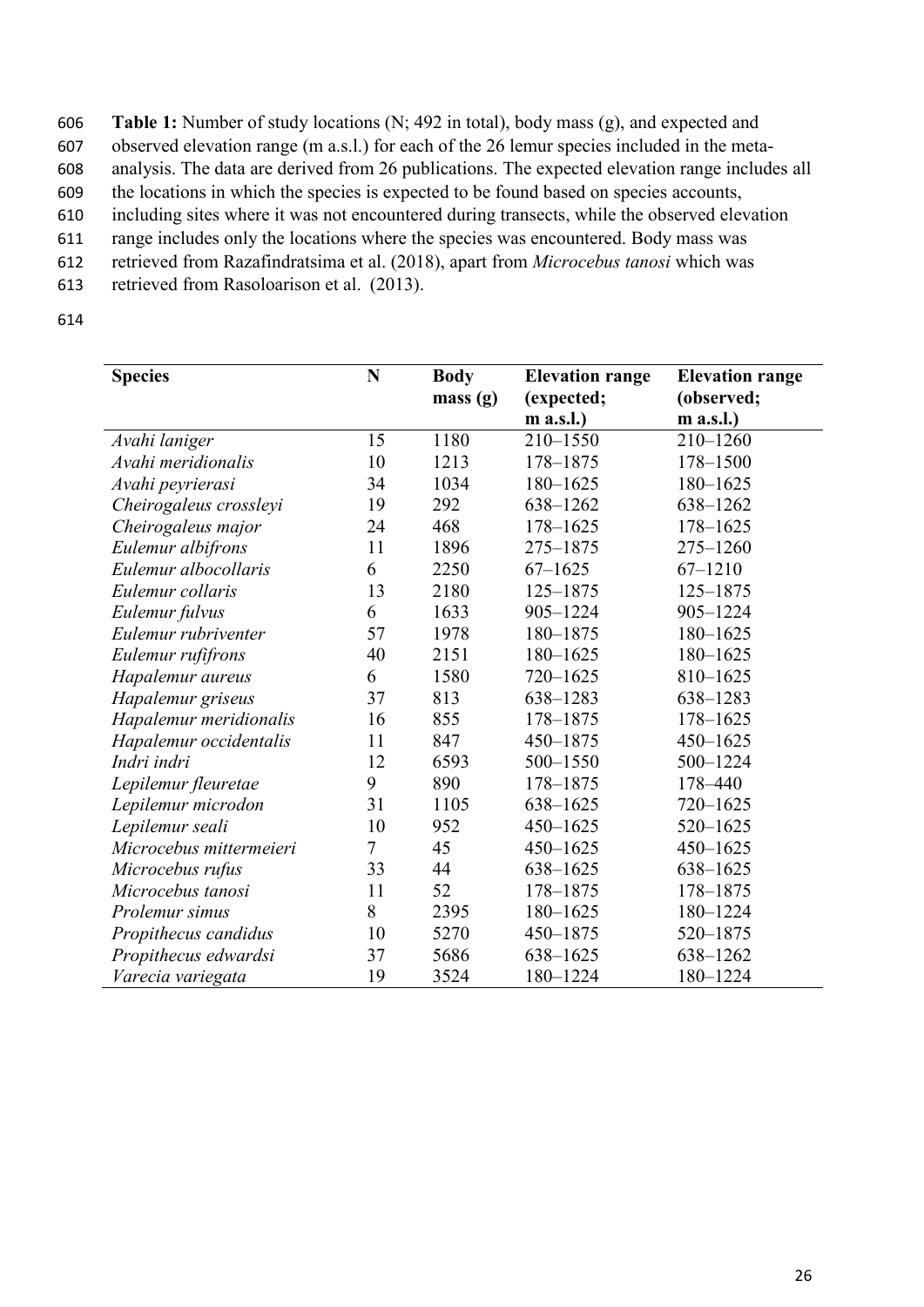| 615 | Table 2. Results of the intercept-only meta-analysis, the meta-analysis using genera as fixed   |
|-----|-------------------------------------------------------------------------------------------------|
| 616 | effects and the three metaregressions with body mass, median elevation and elevational          |
| 617 | range. $SE$ = standard error; $QE$ = statistic for the test of residual heterogeneity; QM= test |
| 618 | statistic for the omnibus test of coefficients; P-values: $* = p < 0.05$ .                      |

| Model                               | <b>Term</b>       | <b>Estimate (SE)</b>                                | QE        | QM          |
|-------------------------------------|-------------------|-----------------------------------------------------|-----------|-------------|
| Intercept-only                      | Intercept         | $-0.238(0.010)*$                                    | 76.426 *  |             |
| Genus as Fixed effects              | Avahi             | $-0.423(0.339)$                                     | 64.945 *  | 7.215       |
|                                     | Cheirogaleus      | $-0.217(0.399)$                                     |           |             |
|                                     | Eulemur           | $-0.460(0.253)$                                     |           |             |
|                                     | Hapalemur         | 0.013(0.307)                                        |           |             |
|                                     | Indri             | $-0.389(0.612)$                                     |           |             |
|                                     | Lepilemur         | $-0.135(0.351)$                                     |           |             |
|                                     | Microcebus        | $-0.365(0.356)$                                     |           |             |
|                                     | Prolemur          | $-0.384(0.681)$                                     |           |             |
|                                     | Propithecus       | 0.143(0.413)                                        |           |             |
|                                     | Varecia           | $-0.066(0.571)$                                     |           |             |
| Body mass metaregression            | Intercept         | $-0.308(0.236)$                                     | $76.669*$ | 0.138       |
|                                     | Body mass         | 0.002(0.006)                                        |           |             |
| Median elevation<br>metaregression  | Intercept         | $-1.765(0.488)$ ***                                 | 59.087    | $10.215$ ** |
|                                     | Median elevation  | $0.150 e^{-2} (0.047 e^{-2})$ **                    |           |             |
| Elevational range<br>metaregression | Intercept         | 0.455(0.341)                                        | 70.192 *  | $4.447*$    |
|                                     | Elevational range | $-0.053$ e <sup>-2</sup> (0.025 e <sup>-2</sup> ) * |           |             |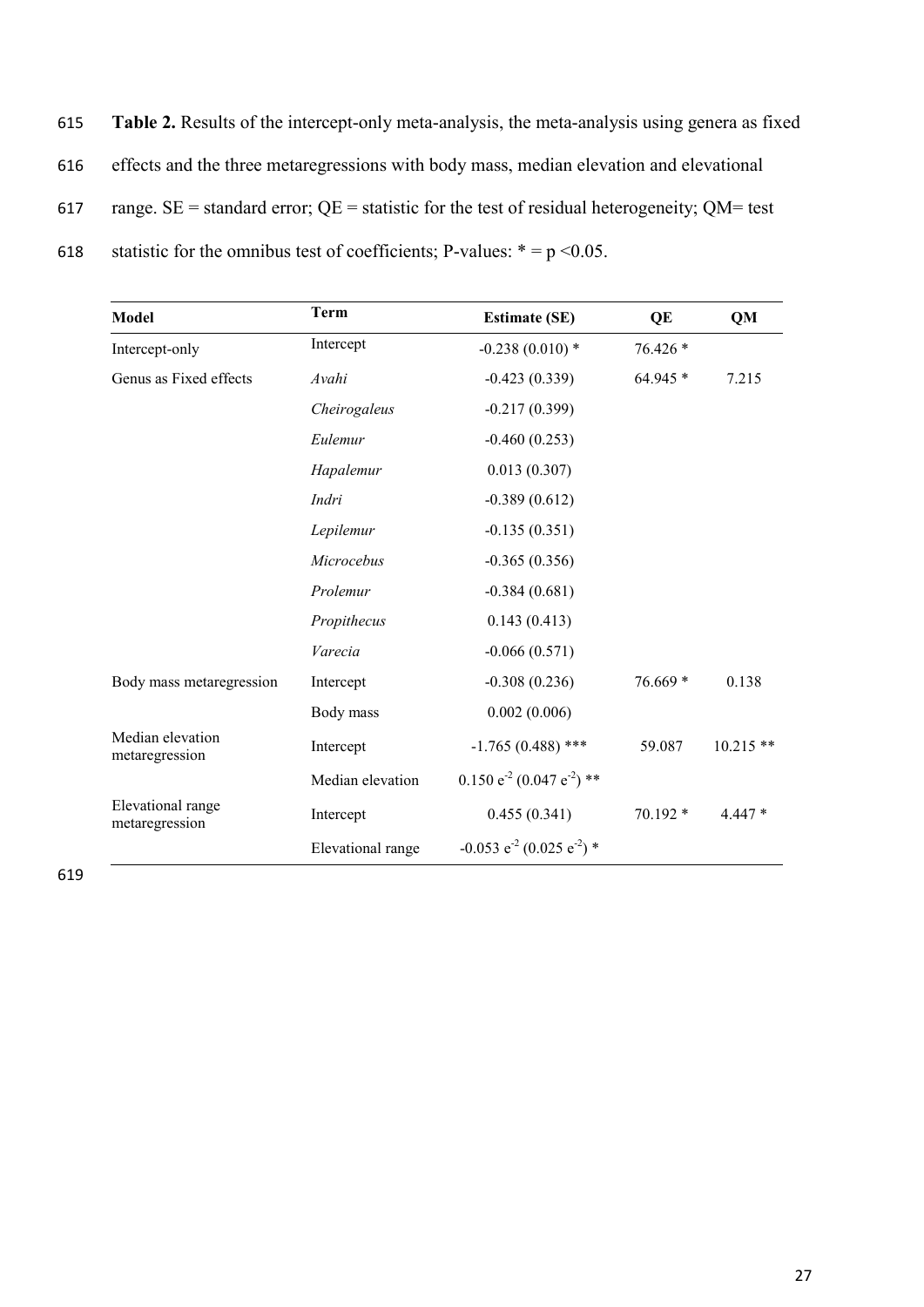**Figure 1**: Map of Madagascar, showing the ?? sites included in the meta-analysis of the relationship between lemur encounter rate and elevation in the eastern rainforest of Madagascar.

 **Figure 2**: Forest plot of effect sizes (Fisher's Z) for abundance in relation to elevation for each of the 26 lemur species and in summary (bottom bar), with 95% confidence intervals (horizontal bars). Overall, lemur abundance is negatively related to elevation. The size of the square for each species is proportional to the sample size (ranging from 6 to 57 samples for each species). The dashed line indicates zero (no relationship between abundance and elevation).

 **Figure 3**: Forest plot of the effect sizes (Fisher's Z) for abundance in relation to elevation for each lemur genus estimated as fixed effects in the meta-analysis, with 95% confidence intervals (horizontal bars). The dashed line indicates zero (no relationship between abundance and elevation).

 **Figure 4:** Results of the Generalised Linear Mixed Model with encounter rates (~abundance; ΔER) of lemurs in Madagascar's eastern rainforest as the dependent variable. BM: Body Mass; El: Elevation; NDVI: Normalised Difference Vegetation Index (proxy of plant productivity); NDVIsd: proxy of seasonality in plant productivity; HII: Human Influence Index (proxy of anthropogenic disturbance).

 **Figure 5:** Model predictions for encounter rates (?????) of lemurs in Madagascar's eastern rainforest from the Generalised Linear Mixed Model.